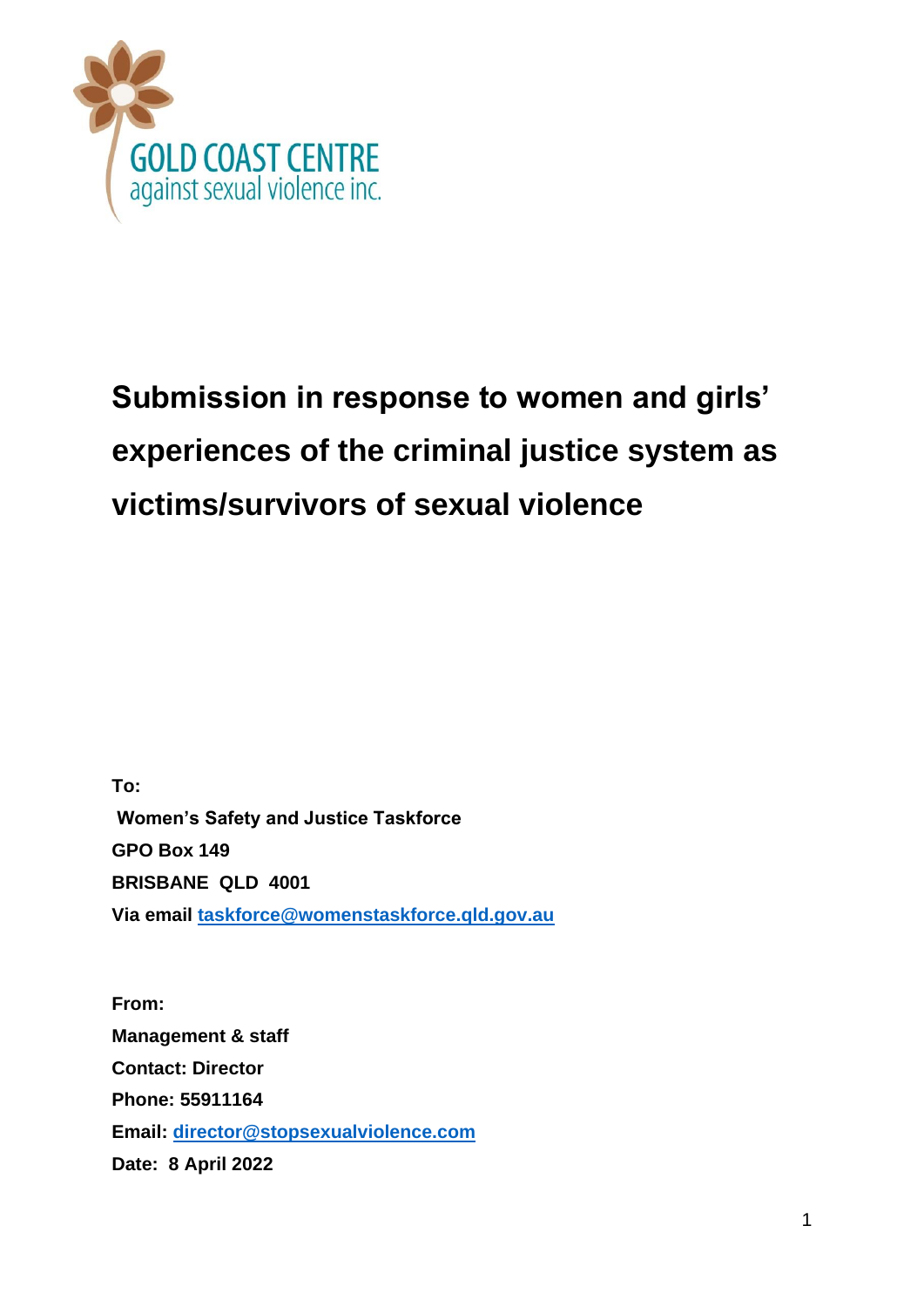# **Contents**

| <b>INTRODUCTION</b><br>1.                            | 5               |
|------------------------------------------------------|-----------------|
| 1.1 Gold Coast Centre Against Sexual Violence Inc.   | 5               |
| 1.2 Sexual violence                                  | 6               |
| <b>CONTENT AND DISCUSSION</b><br>2.                  | 8               |
| 2.1 Resourcing and investment in specialist services | 8               |
| <b>Recommendation One</b>                            | 8               |
| <b>Recommendation Two</b>                            | 8               |
| <b>Recommendation Three</b>                          | 8               |
| <b>Recommendation Four</b>                           | 8               |
| 2.2 Community attitudes and education                | 8               |
| <b>Recommendation Five</b>                           | 9               |
| 2.3 Consent education                                | 9               |
| <b>Recommendation Six</b>                            | 10              |
| <b>Recommendation Seven</b>                          | 10              |
| 2.4 Pornography and technology                       | 10              |
| <b>Recommendation Eight</b>                          | 11              |
| <b>Recommendation Nine</b>                           | 11              |
| <b>Recommendation Ten</b>                            | 11              |
| 2.5 Strangulation                                    | 11              |
| <b>Recommendation Eleven</b>                         | 12 <sup>2</sup> |
| <b>Recommendation Twelve</b>                         | 12 <sup>2</sup> |
| <b>Recommendation Thirteen</b>                       | 12              |
| 2.6 Reporting to police                              | 13              |
| <b>Recommendation Fourteen</b>                       | 14              |
| <b>Recommendation Fifteen</b>                        | 14              |
| <b>Recommendation Sixteen</b>                        | 14              |
| <b>Recommendation Seventeen</b>                      | 14              |
| <b>Recommendation Eighteen</b>                       | 14              |
| 2.7 Time delays                                      | 14              |
| <b>Recommendation Nineteen</b>                       | 14              |
| <b>2.8 Attrition rates</b>                           | 14              |
| <b>Recommendation Twenty</b>                         | 15              |
| <b>Recommendation Twenty One</b>                     | 15              |
| 2.9 Trauma-informed police education and training    | 15              |
| <b>Recommendation Twenty Two</b>                     | 16              |
| 2.10 Medical Forensic examination                    | 16              |
| <b>Recommendation Twenty Three</b>                   | 16              |
|                                                      | 2               |
|                                                      |                 |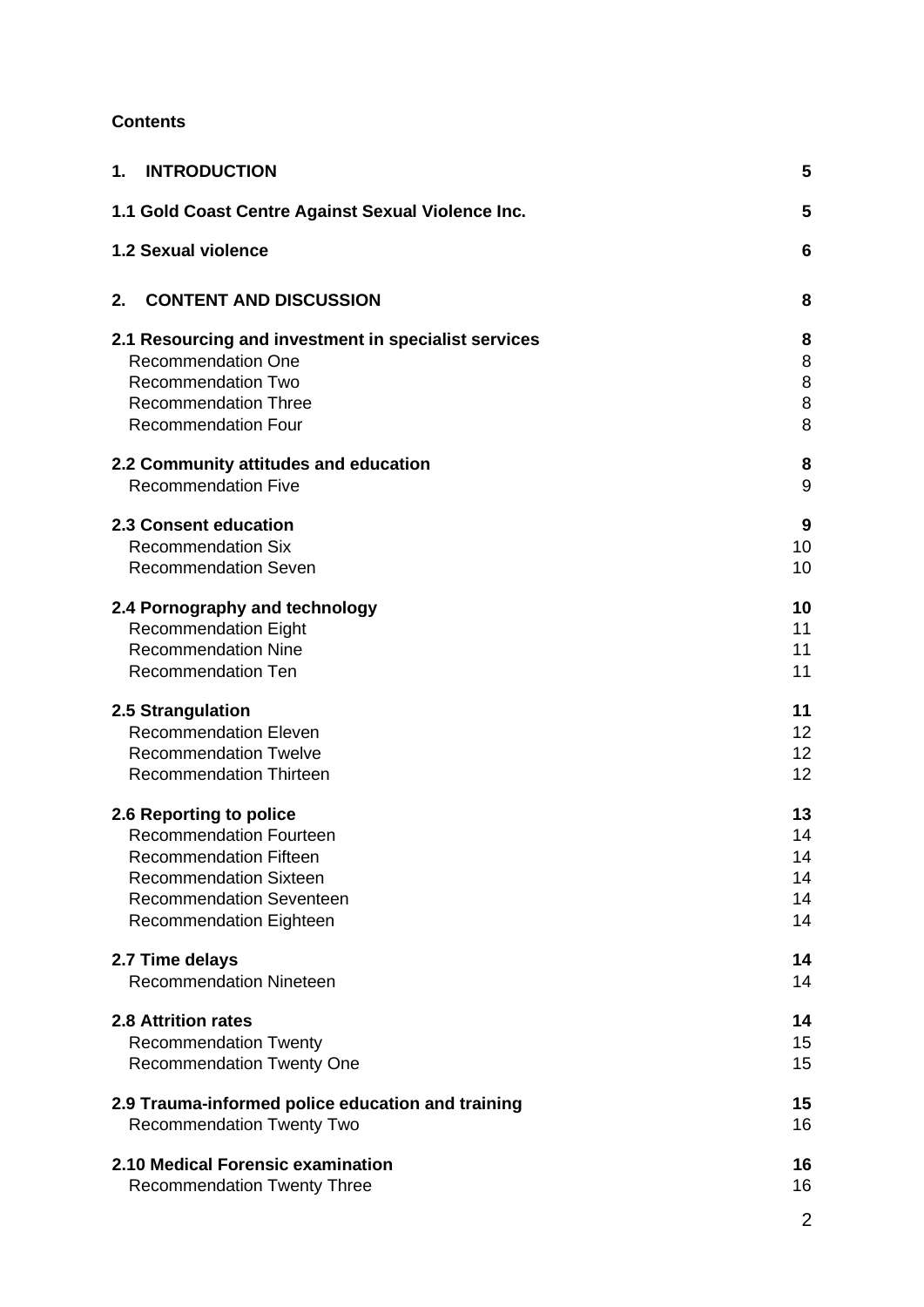| <b>Recommendation Twenty Four</b>                          | 16 |
|------------------------------------------------------------|----|
| 2.11 The court process                                     | 17 |
| <b>Recommendation Twenty Five</b>                          | 17 |
| <b>Recommendation Twenty Six</b>                           | 17 |
| <b>Recommendation Twenty Seven</b>                         | 18 |
| <b>Recommendation Twenty Eight</b>                         | 18 |
| 2.13 Special witness consideration                         | 19 |
| <b>Recommendation Twenty Nine</b>                          | 19 |
| <b>Recommendation Thirty</b>                               | 19 |
| 2.14 Low conviction rates                                  | 19 |
| <b>Recommendation Thirty One</b>                           | 20 |
| 2.15 Affirmative consent and mistake of fact               | 20 |
| <b>Recommendation Thirty Two</b>                           | 21 |
| <b>Recommendation Thirty Three</b>                         | 21 |
| 2.16 Stealthing                                            | 21 |
| <b>Recommendation Thirty Four</b>                          | 21 |
| 2.17 Counselling notes protect                             | 21 |
| <b>Recommendation Thirty Five</b>                          | 22 |
| 2.18 Restricted publication in sexual violence proceedings | 22 |
| <b>Recommendation Thirty Six</b>                           | 22 |
| 2.19 Coordination and Integration                          | 22 |
| <b>Recommendation Thirty Seven</b>                         | 22 |
| 2.20 Commissioner for domestic, family and sexual violence | 23 |
| <b>Recommendation Thirty Eight</b>                         | 23 |
| <b>2.21 Bail</b>                                           | 23 |
| <b>Recommendation Thirty Nine</b>                          | 23 |
| 2.22 Lack of safe accommodation for rape victims           | 24 |
| <b>Recommendation Forty</b>                                | 24 |
| 2.23 Intimate Partner Sexual Violence (IPSV)               | 24 |
| <b>Recommendation Forty One</b>                            | 24 |
| <b>Recommendation Forty Two</b>                            | 24 |
| <b>Recommendation Forty Three</b>                          | 24 |
| 2.24 Elder sexual abuse                                    | 25 |
| <b>Recommendation Forty Four</b>                           | 25 |
| <b>Recommendation Forty Five</b>                           | 25 |
| <b>Recommendation Forty Six</b>                            | 25 |
| 2.25 Interpreters                                          | 26 |
| <b>Recommendation Fourty Seven</b>                         | 26 |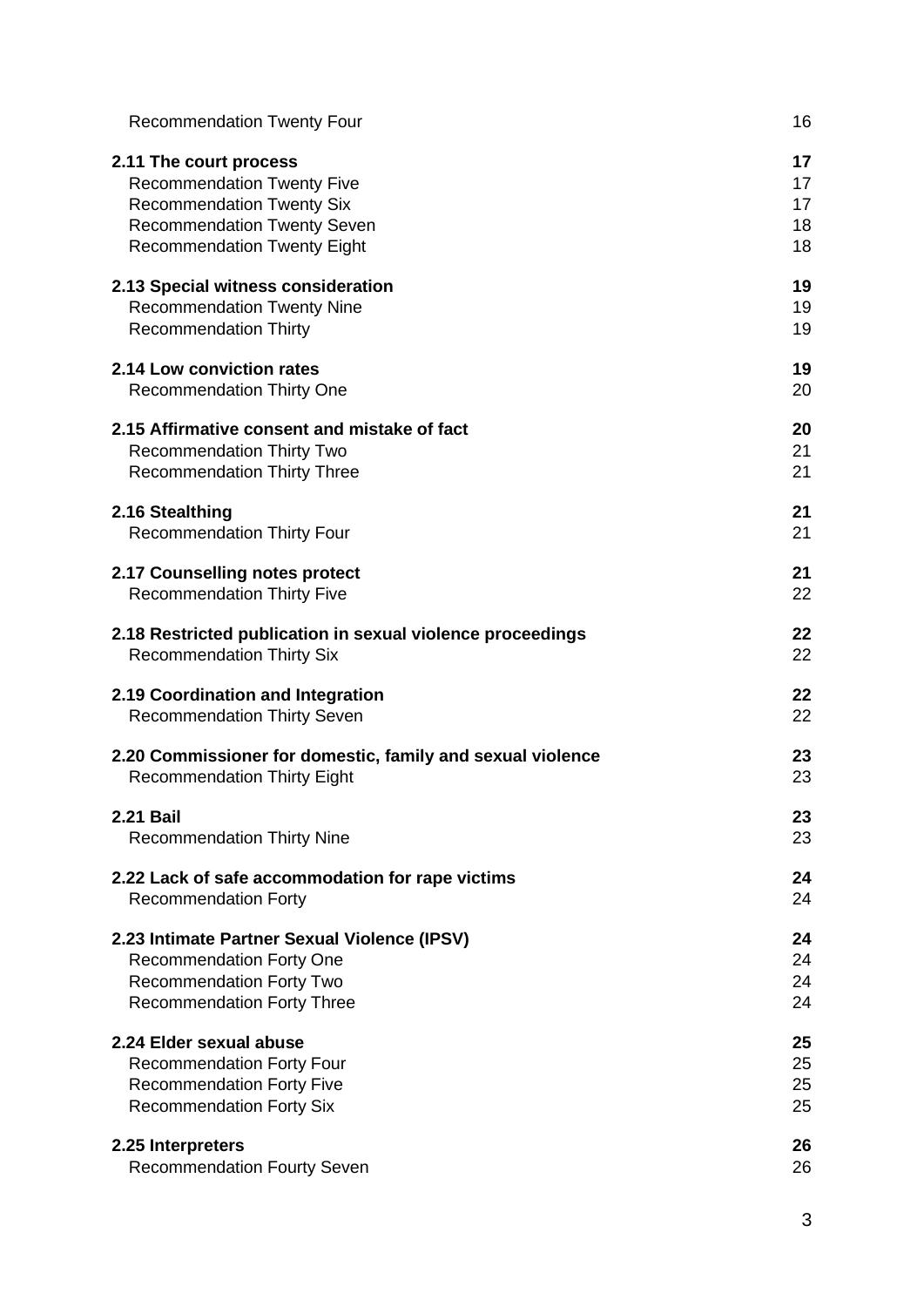| <b>Recommendation Forty Eight</b>                   | 26 |
|-----------------------------------------------------|----|
| 2.26 Mental Health - in patient mental health wards | 26 |
| <b>Recommendation Forty Nine</b>                    | 26 |
| 2.27 Character references in sexual violence cases  | 27 |
| <b>Recommendation Fifty</b>                         | 27 |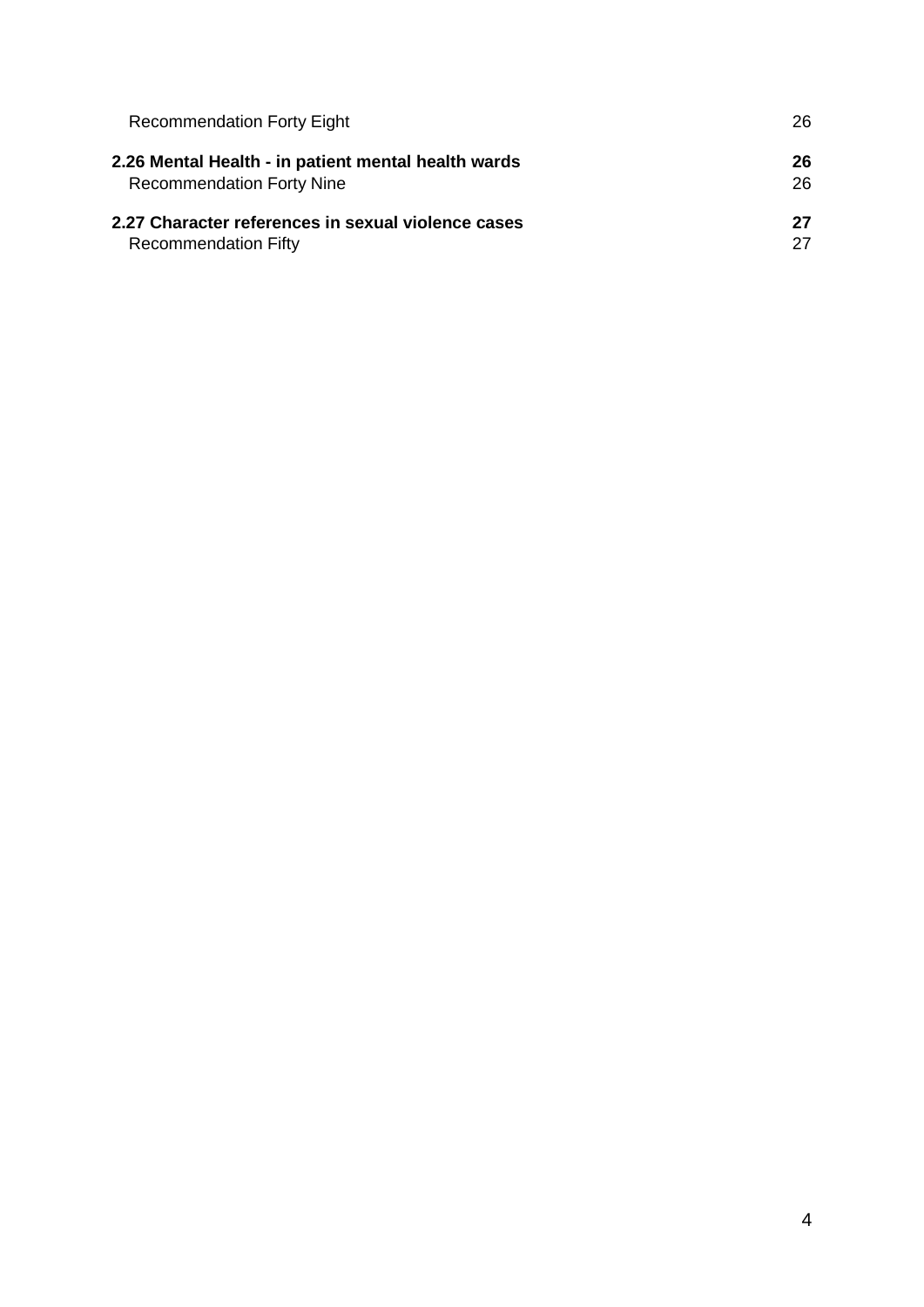# **1. INTRODUCTION**

The Gold Coast Centre Against Sexual Violence Inc. (GCCASV) welcomes the opportunity to make a submission to the Women's Safety and Justice Taskforce in relation to Women and girls' experiences of the criminal justice system as victims/survivors of sexual violence.

Our submission is based on GCCASV's collective knowledge and experience of supporting and counselling victim/survivors of sexual violence for over 30 years. During this time, we have provided support to complainants through the civil and criminal justice systems from seeking protection, reporting to police and progression through magistrates and district court. We support law reform with positive consequences, that makes Queensland safer for the victims of sexual, domestic, and family violence and holds offenders accountable.

We seek to amplify the voices of victim/survivors and trust that our recommendations will inform the final recommendations of the Taskforce.

## **1.1 Gold Coast Centre Against Sexual Violence Inc.**

GCCASV (formerly Gold Coast Sexual Assault Support Service) was founded on the Gold Coast in 1990. The agency is a feminist community based, not for profit, charitable organisation that has been providing free, confidential, specialist sexual violence intervention and prevention programs for more than 30 years.

Our vision is safe communities free from sexual, domestic, and family violence. GCCASV provides a safe, supportive, woman-centred environment in which sexual, domestic and family violence survivors can begin their healing journey.

The organisation also provides community education and training to the public, schools, and other professionals. Since 2018 GCCASV has also delivered specialist counselling to domestic violence victim/survivors who may not have experienced sexual violence.

GCCASV's professional and qualified counsellors work with women aged 14 years and over and therefore have an eclectic and client-centred approach, which means they acknowledge that there are a variety of interventions and different approaches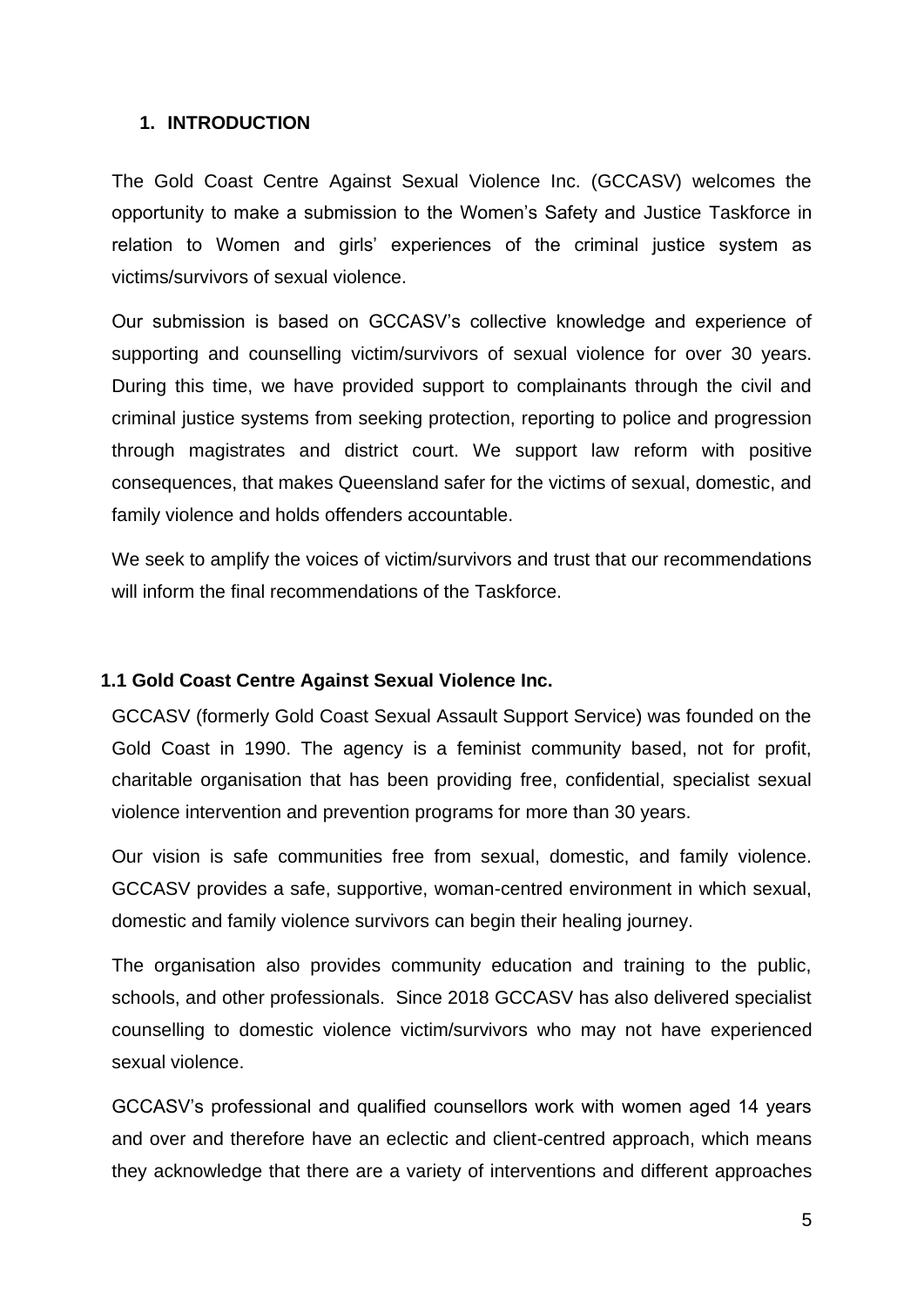that will work for different people. We operate within a holistic, feminist framework, which means we always:

- Focus on the client's needs
- Work with them at their own pace to explore thoughts and feelings
- Provide a safe space to consider issues
- Respect individual coping strategies and help to find strategies not used before
- Provide choices and options when exploring any difficulties being experienced
- Help clients to gain control in their lives
- Acknowledge power imbalances within society
- Acknowledge sexual violence as gender-based violence

# **1.2 Sexual violence**

Sexual violence is perhaps the most committed, least reported and least punished of all crimes. The ABS Personal Safety Survey (2016) found that 1 in 5 women and 1 in 20 men had experienced sexual violence since the age of 15 years.

National and international research consistently demonstrates that incidents of rape, sexual offences and child sexual abuse are significantly under-reported, underprosecuted and under-convicted. (AIFS, 2017)

Across Australia it is estimated that less than 20 percent of sexual offences are reported to police (AIS, 2007). For those incidents that are reported to police, only a small proportion will be heard and proven in court. Most Australian studies of sexual offence attrition through the justice system find that less than 20% of incidents reported to police result in a conviction in court.

Sexual violence is crime that exists in Queensland and the reports of sexual violence are increasing. On the Gold Coast there has been a 128% increase in the actual number of offences over the past decade (Queensland Treasury Crime report, Queensland, 2020–21).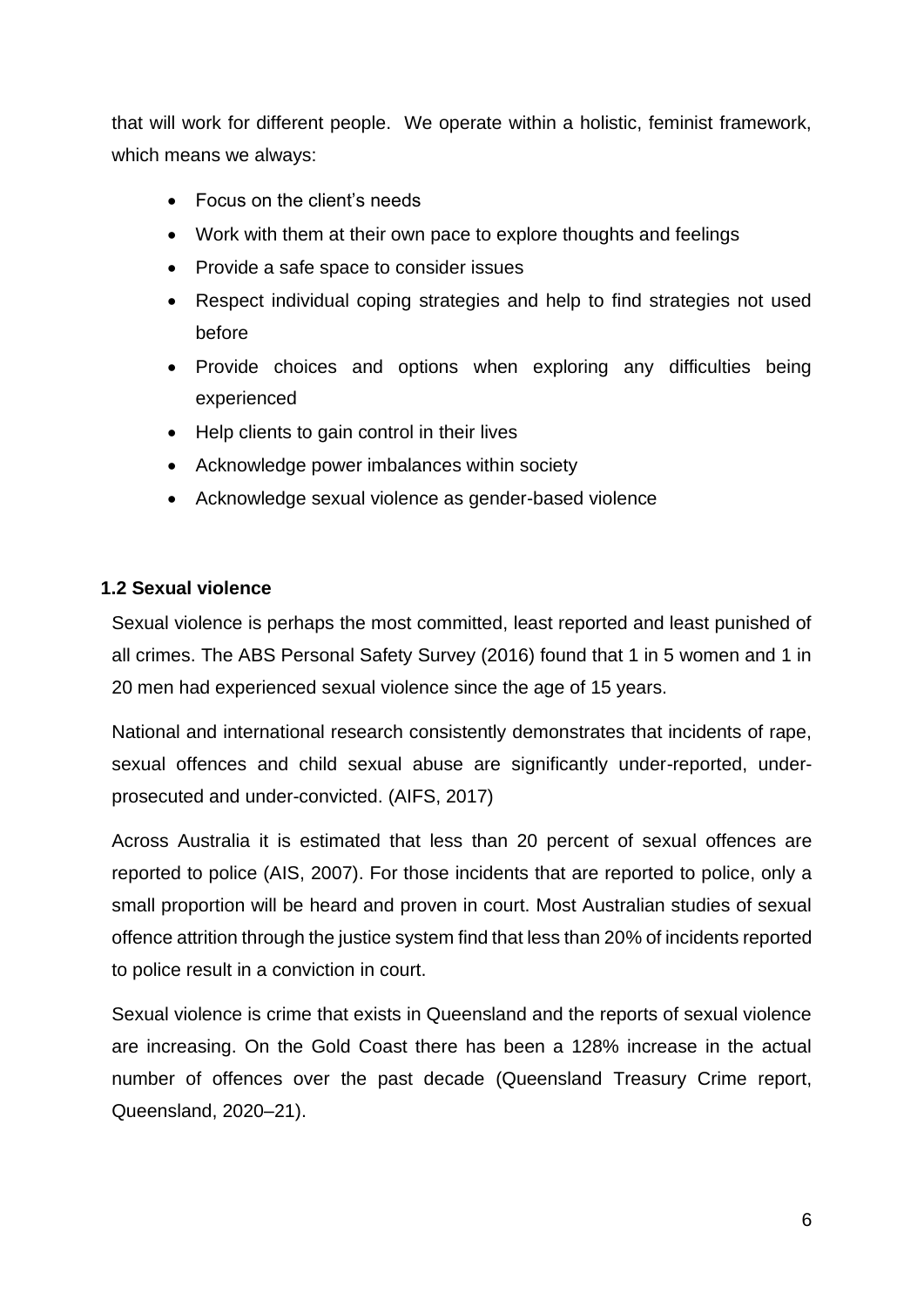Whilst holding offenders accountable and working towards the elimination of sexual violence; it is imperative that we develop a system that respects the experiences of victim/survivors rather than compound their distress, and that we ensure that there is no place for secondary victimisation within the systems that we create.

Queensland's current criminal justice system response to sexual crimes is typified by low reporting rates, high attrition rates, experience of secondary trauma and low conviction rates. Despite legislative change over the past two decades, the process and outcomes for victim/survivors have not dramatically improved. The lack of information, lack of control, lack of support and lack of choice encountered throughout the system reinforces the victim/survivor's powerlessness.

In Queensland, sexual offence matters currently sit within the criminal justice framework. There is a strong argument for specialisation within the current court system to exclusively deal with sexual offences in order to minimise secondary victimisation for the complainant and to maximise conviction rates. However, specialised courts alone cannot address all of the current issues in relation to sexual offences. The experiences of other jurisdictions show that specialised courts need to be set within a broader context of training, education and integrated responses to sexual violence by the criminal justice system and support services.

Justice is what victims of sexual crimes are seeking when they report to the police and enter the criminal justice system. However, justice is rarely achieved with many complainants dissatisfied with both the process and outcome. Therefore, changes are needed in the way the system operates. If more women are to report sexual violence to the police and enter the criminal justice system, then the challenge is for the system to listen, believe, understand and respond to the victim/survivor's experience in a timely ethical and trauma informed manner that will prioritise safety and hold offenders accountable. Now is the time for Queensland to rebalance the scales of justice and ensure that secondary victimisation is not inherent in the systems we create.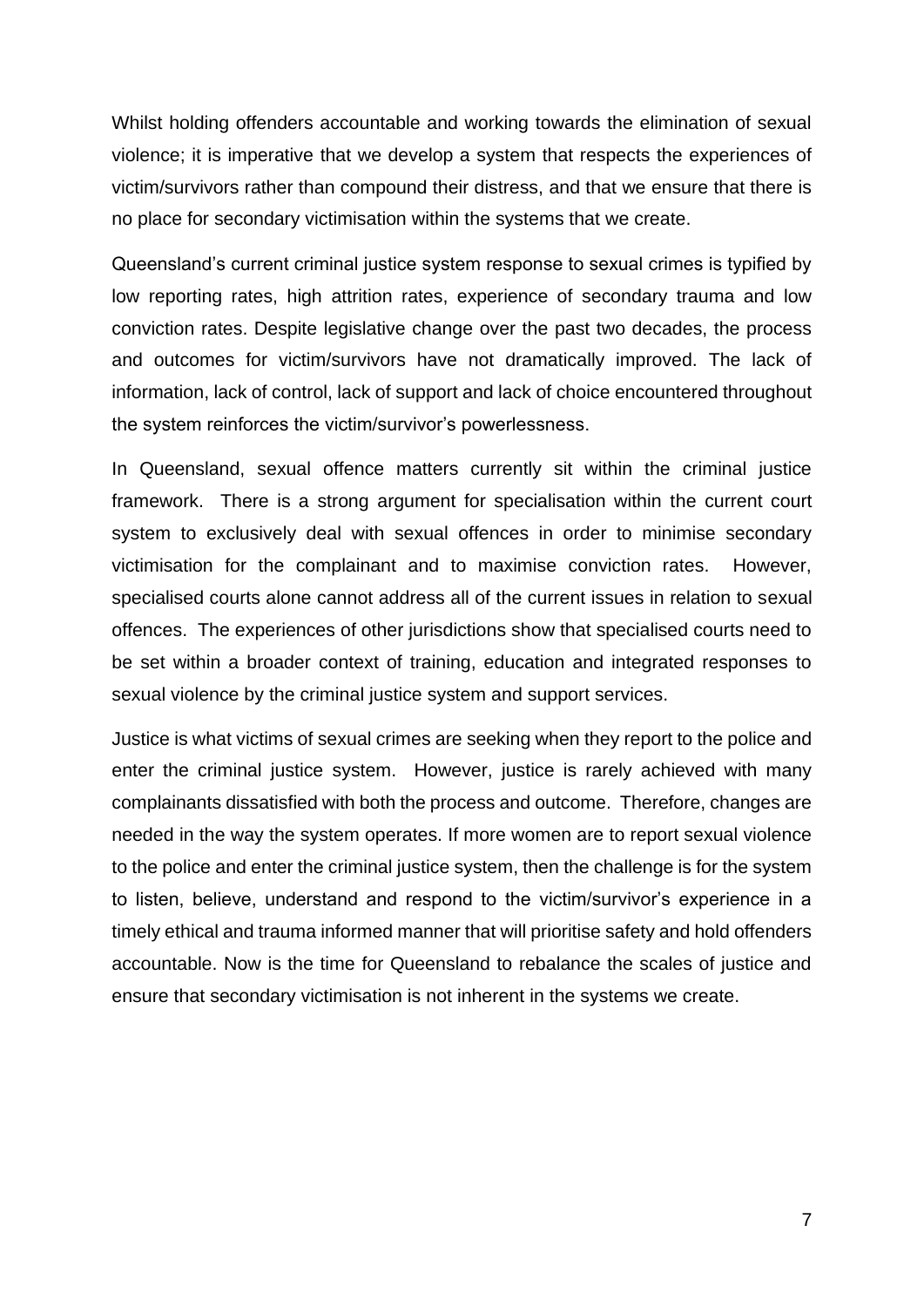# **1. CONTENT AND DISCUSSION**

#### **2.1 Resourcing and investment in specialist services**

Queensland sexual assault services have not had any substantive increase in core funding for 26 years. There are geographic gaps, some services have waiting periods of up to 12 months to obtain sexual violence counselling and have had to impose time limitations on those who are helped because of funding pressures. This is not a trauma informed way of working with vulnerable women.

There is a lack of resources for marginalized groups in Queensland. Research shows that marginalized groups such as ATSI and CALD women and women with a disability face increased vulnerability to sexual violence but there is only one service funded for each group in Queensland.

#### *Recommendation One*

That specialized sexual violence services receive an immediate and urgent increase in long term core funding to ensure that increasing demand is able to be met a timely manner.

#### *Recommendation Two*

That additional funding and resources are directed to ATSI, CALD and disability specific sexual violence services in recognising these vulnerable groups have additional specific needs.

#### *Recommendation Three*

That an investment and funding review, specifically focused on the long term specialist nature of services provided by the sexual assault sector is undertaken.

#### *Recommendation Four*

That the State Governments continue funding and contribute to the expansion of the funding for QSAN the state peak body for sexual violence services to ensure that frontline experience is appropriately informing policy, service delivery and legislative development at a state and federal level.

#### **2.2 Community attitudes and education**

Rape myths are pervasive in our community. The most recent National Community Attitudes towards Violence against Women Survey (NCAS) found that community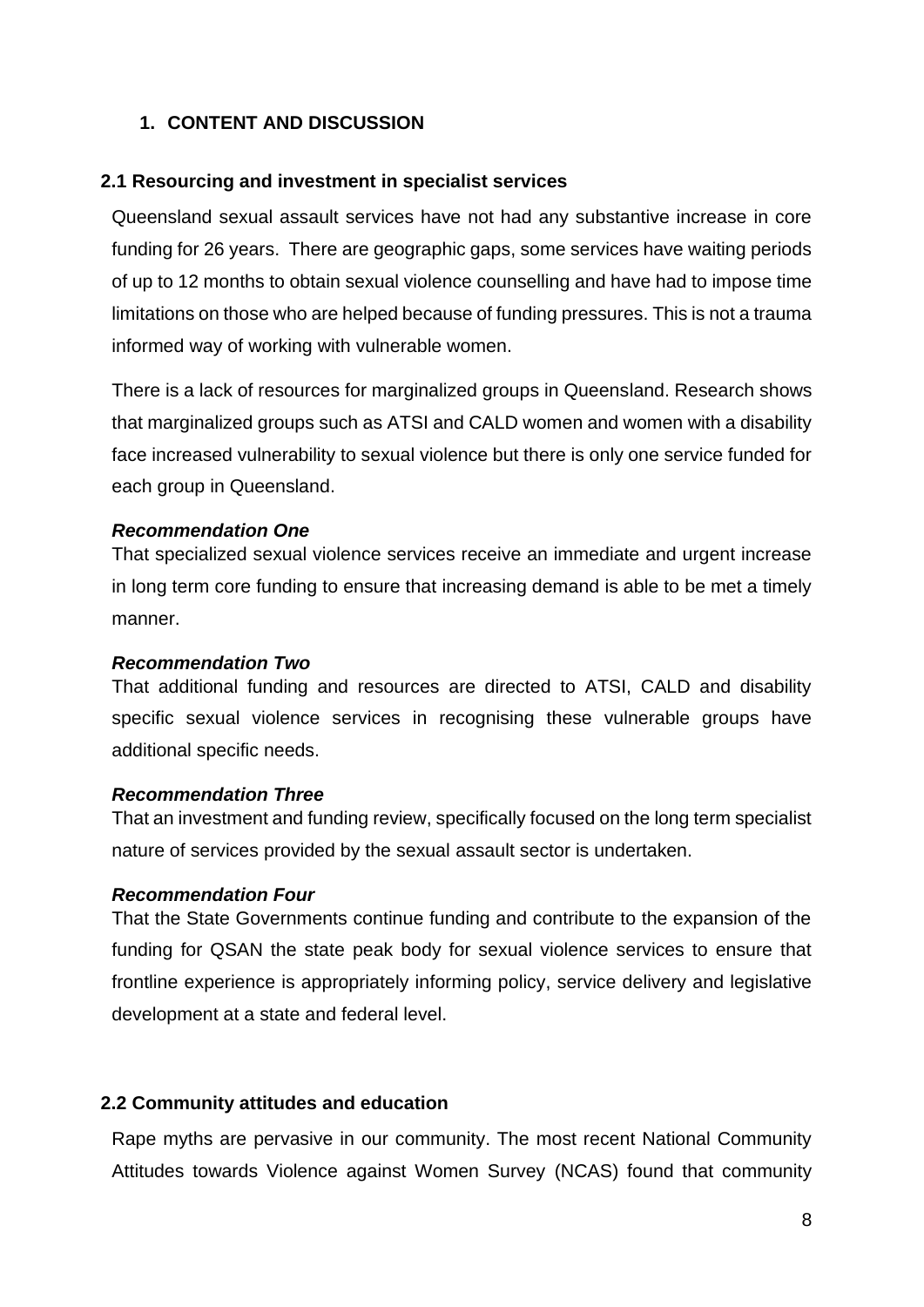didn't believe victims and had a range of unrealistic expectations to be met before a woman's allegation were believed, while the accused man's actions to gain or confirm consent were rarely scrutinised.

There are several reasons why the community (including those working in the criminal justice system) doesn't believe reports of sexual violence, all linked to rape mythology. ANROWS identified that understanding and correcting rape myths, is key to encouraging reporting, supporting women through the service system, facilitating access to justice and, ultimately, reducing and preventing this violence.

Community understandings of consent are largely where responsibility is on the woman to say "no" without consideration of how that agreement occurred, whether it remained after a period of time, or whether the person had capacity to agree. Shifting community understandings to the legal definitions of sexual consent is only the first step in a process which must ultimately recognise consent as involving both parties respectfully, continually and mutually agreeing to sexual activity.

Community attitudes impact the experience of victims by making it harder for them to recognise when their boundaries and consent have been violated, which in turn impacts help seeking and reporting; by consistently encountering these attitudes in the form of victim blaming, minimising, and dismissing their experiences; right through to impacting the outcomes of any criminal justice process.

#### *Recommendation Five*

That the Start by Believing Campaign is adopted and resourced by the state government to ensure that the community is able to positively respond to sexual violence disclosures.

## **2.3 Consent education**

The Australian Institute of Health and Welfare (AIHW) found that midway through their teenage years, young women enter a five-year danger zone when they are statistically more likely to be sexually assaulted than any other time in their lives. Young men in the same age group, aged 15-19, are more likely to be perpetrators.

The current state of Relationships and Sexuality Education in Queensland is not only out of step with other jurisdictions such as Victoria, but also putting young women and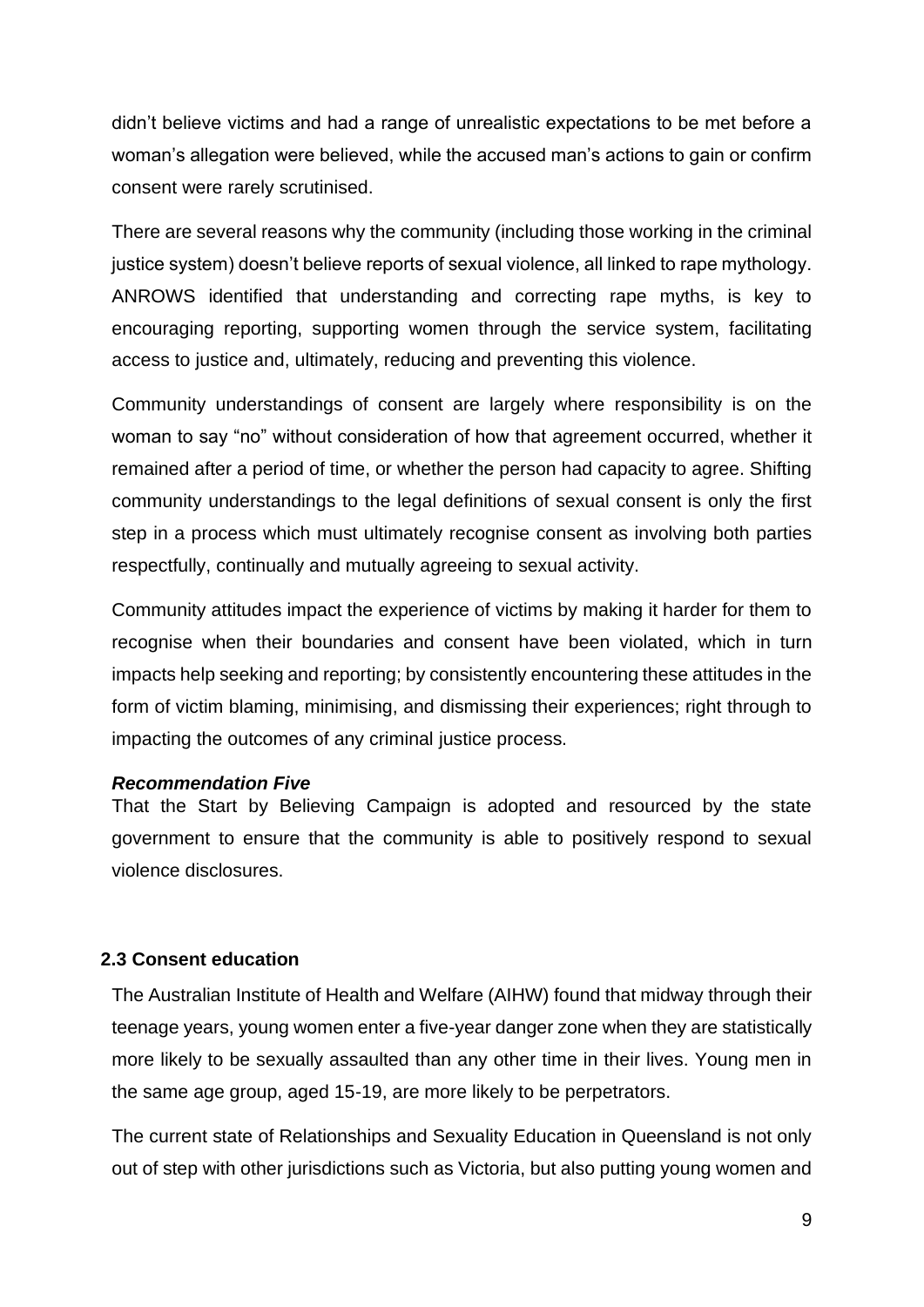girls at risk of harm. The increased community conversation about the need for consent education is not driven by experts in the field. Best practice for addressing sexual harm is through comprehensive sexuality education (UNESCO) that prioritises pleasure and human rights as opposed to the 'risk averse' approaches of the last 20<sup>th</sup> Century.

To be truly effective, education about consent needs to be in collaboration with broader education and curriculum content to build literacy on gender, power, sexual development, sexual communication, pleasure and mutuality. Consent isn't a standalone topic that can be addressed in a couple of hours a week at school. There has also been a focus in Queensland on Respectful Relationships Education, which lacks content specifically on respectful sexual relationships that are relevant to the lives of young people. Ignoring the sexuality component of RSE furthers the invisibility of the issue of sexual violence, increases shame, and creates additional barriers to help seeking and reporting

## *Recommendation Six*

That education not solely focus on the legal definition of consent but take an holistic approach to relationships and sexuality education.

## *Recommendation Seven*

That adequate funding is provided for schools to properly implement relationships and sexuality education, supported by trained specialists in trauma, sexuality, and human rights.

# **2.4 Pornography and technology**

Our Watch provides a breakdown of the four main drivers of gender based violence; rigid gender roles; men's control of decision making and limits on women's independence; condoning of violence against women; and male peer relations that emphasis aggression and disrespect towards women. Whilst free, mainstream, heteronormative pornography promotes outdated gender stereotypes, the notion that men take and women give, the idea that women are either sexually submissive or sexually available, and that sexually violent interactions are often met with neutral or pleasure responses by seemingly willing victims- it does not do this in a vacuum. The ideas in pornography about gender, power, and rights magnify those already in our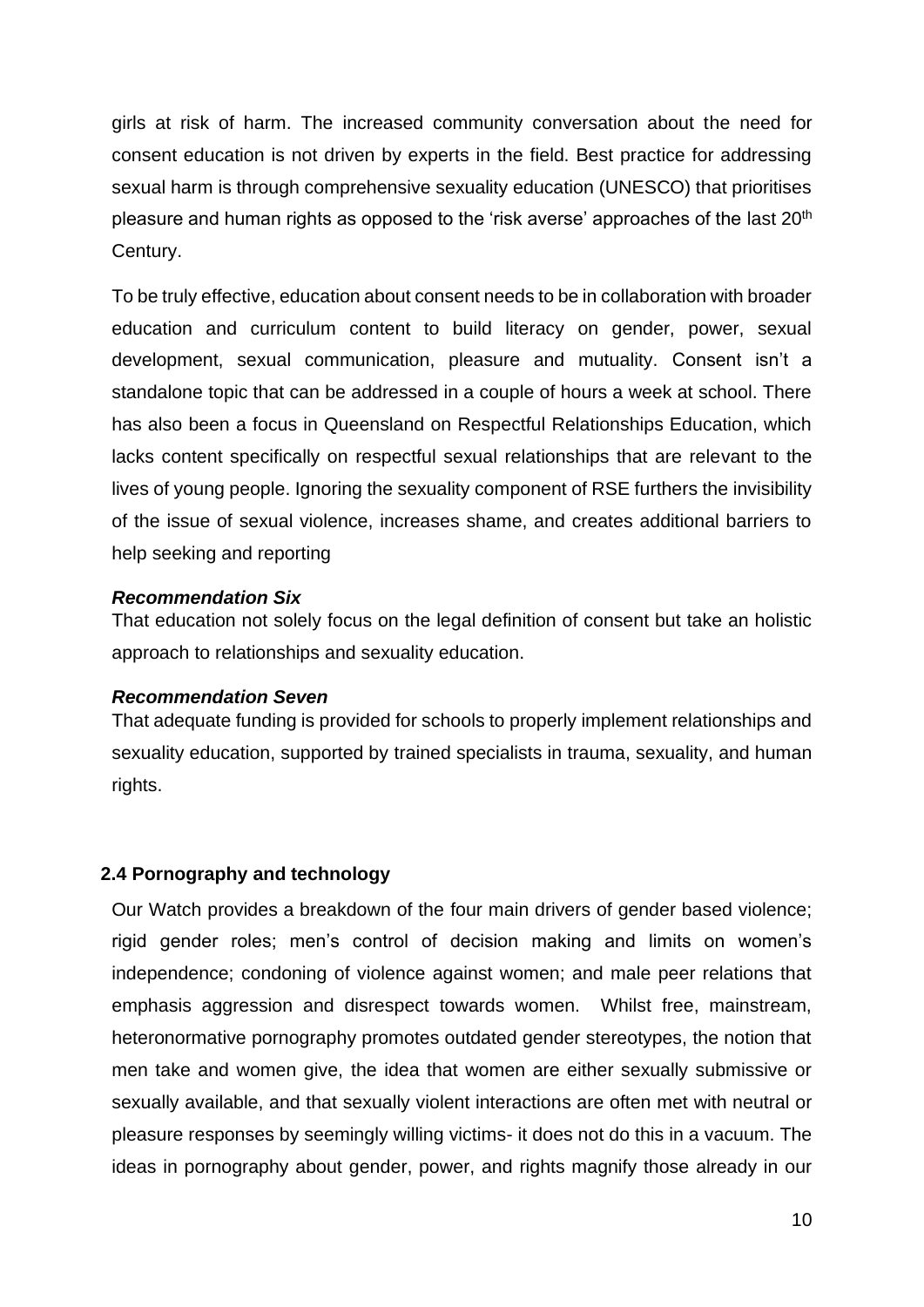communities, and further undermine understandings of consent and sexual activity as a mutually pleasurable experience.

It was estimated by PornHub that in 2019 its website received 115 million visits per day, almost five times the Australian population in one day. However due to the international locations of many of these businesses they are increasingly difficult to regulate. Pornography reinforces rape mythology and is often the loudest educator of our community in the absence of other conversations that promote sexual interactions as mutual, pleasurable, and healthy.

Legislation across the globe struggles to keep up with the ways pornography and technology can be used to harm others. The Queensland Police Service identified a 174% increase in reports of technology facilitated sexual assault in recent years. Both sexting and dating apps exaggerate misconceptions of consent not only for perpetrators and victims, but for police, prosecutors, and juries. Instead of seeing consent as an ongoing conversation, those who view it as a one-off permission are more likely to see sexual discussions or agreements to meet for sex, mediated through technology, as consent to anything else that has occurred including rape and sexual assault.

## *Recommendation Eight*

That all community education, awareness and specialist training on rape mythology and sexual violence take the impacts of pornography and emerging technologies into consideration.

## *Recommendation Nine*

That police training on rape mythology and sexual violence take the impacts of pornography and emerging technologies into consideration.

## *Recommendation Ten*

That all intervention, support and counselling with victim/survivors take the impacts of pornography and and emerging technologies into consideration.

## **2.5 Strangulation**

Strangulation is a form of asphyxia characterized by closure of blood vessels and/or air passages of the neck as a result of external pressure on the neck and throat.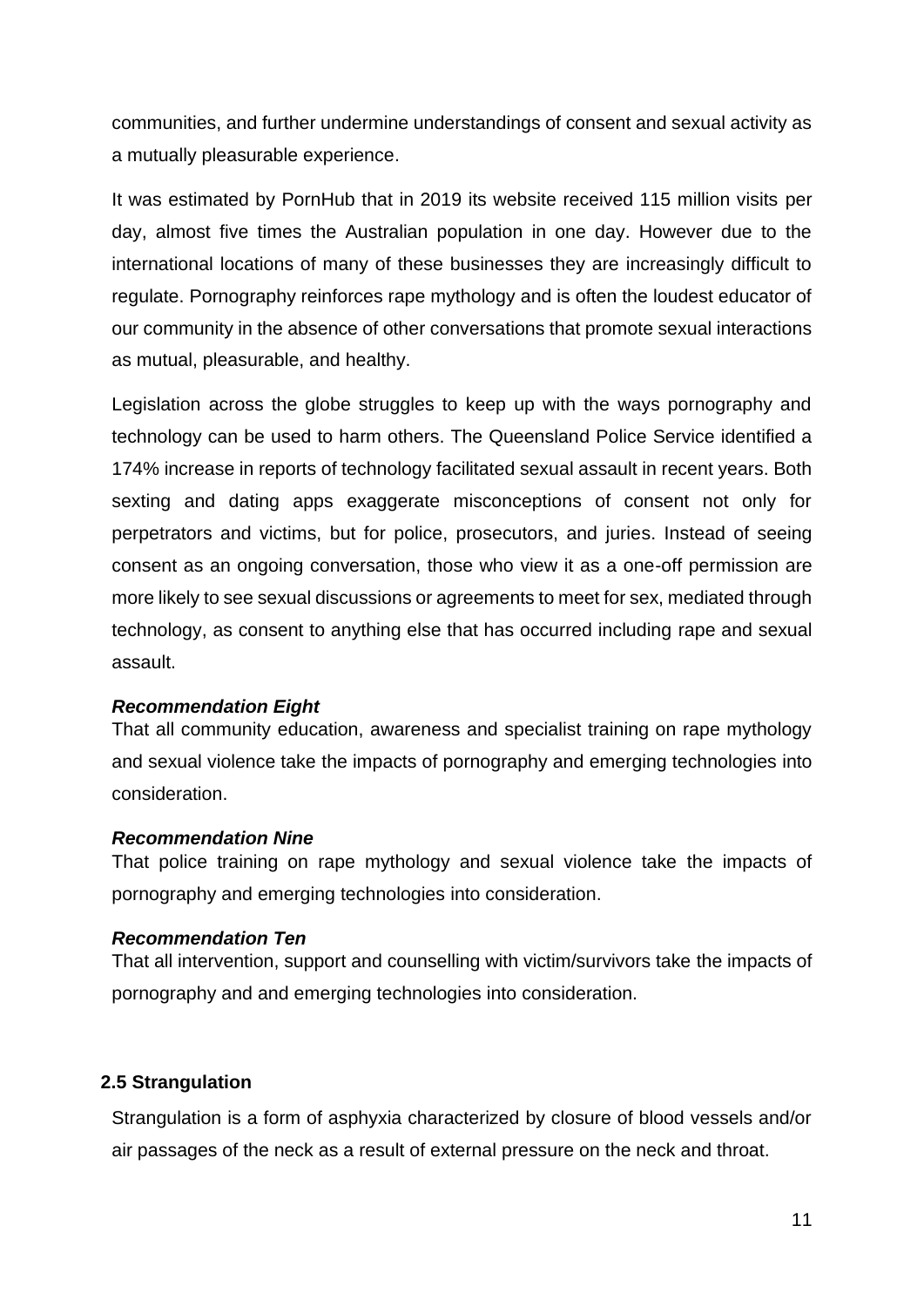Strangulation is a highly dangerous and easily fatal form of violence where unconsciousness can occur within seconds and death within minutes.

Strangulation is a red flag to homicide as victims of strangulation are 750% more likely to become a homicide victim compared to victims who have never been strangled. (Glass, et al, 2008)

Domestic violence services most often see women presenting with strangulation in the context of domestic violence relationships where power and control is paramount and other forms of such as physical violence and threats to kill co-exist.

Sexual violence services most often see women presenting with strangulation in the context of sexual violence not just in intimate partner sexual violence, but in other intimate encounters outside of a domestic relationship such as hook ups, short term relationships, friends with benefits etc

There is significant research and information about strangulation within domestic violence context but very little information about the connection of strangulation and sexual violence outside of this.

## *Recommendation Eleven*

That the Queensland Government review 315A of the Criminal Code *Choking, suffocation or strangulation in a domestic setting* to;

- remove consent
- include a clear definition that states a person commits an offence if the person unlawfully impedes another person's breathing, blood circulation or both, through manual, ligature or mechanical pressure which completely or partially blocks another person's nose, mouth, or both.

## *Recommendation Twelve*

That education for police and front-line workers is developed to recognize that not all strangulation occurs in domestic relationships currently covered in Section 315A.

## *Recommendation Thirteen*

That funded research is conducted on the intersection of strangulation and sexual violence occurring outside of the context of a domestic relationship.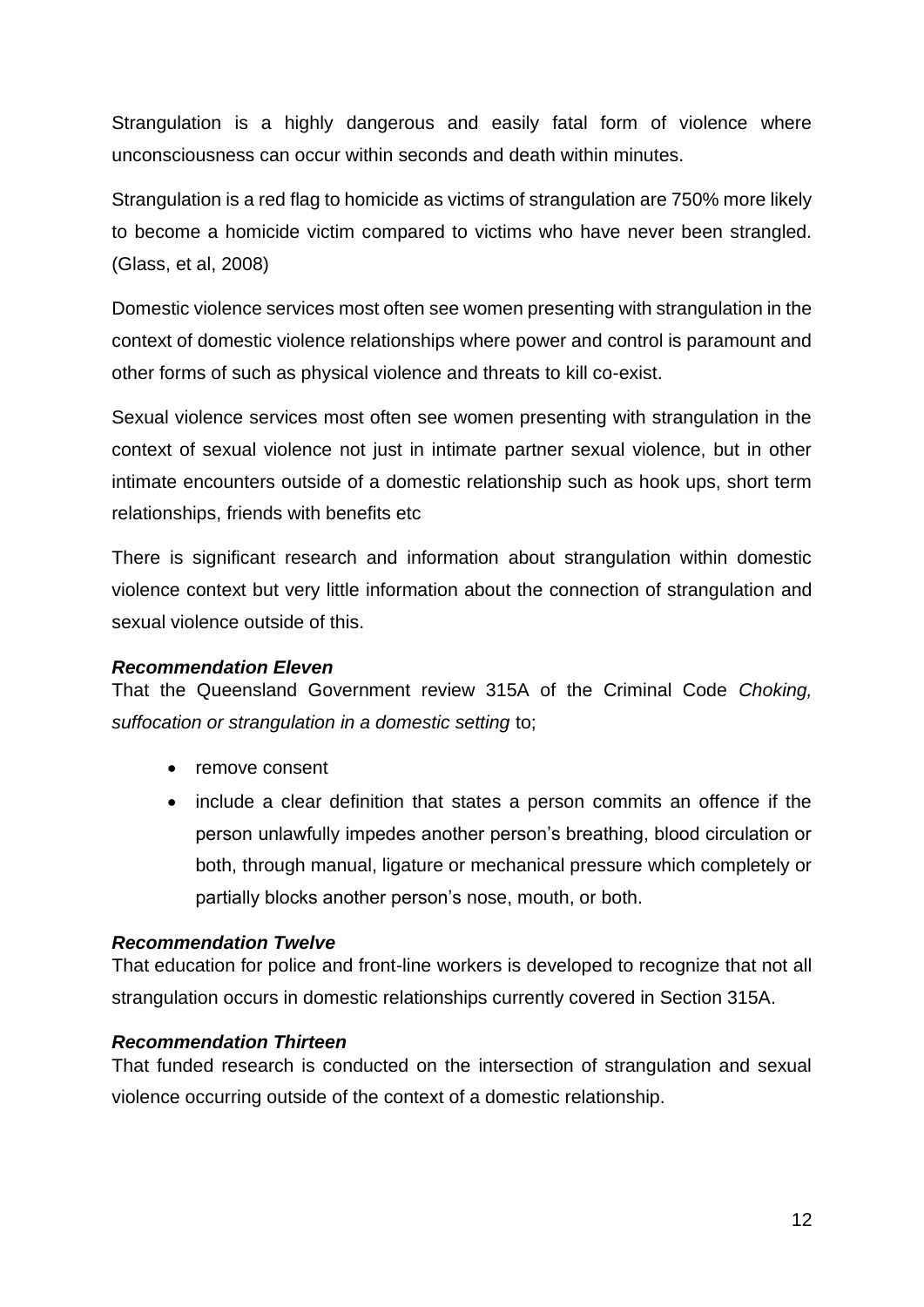# **2.6 Reporting to police**

Fear of not being believed is the most common reason that victim/survivors of sexual violence do not report to the police. Women have also identified lack of faith in the system and fear of secondary victimization as key reasons for not reporting sexual crimes committed against them (Taskforce on Women & the Criminal Code: 1999).

Many women are afraid of entering a police station to report an intimate crime that is first discussed at the front counter with other people present. Police stations have been described as hostile environment by victim/survivors. This is the reason Project Engage is being trialed on the Gold Coast where a female police officer attends the Gold Coast Centre Against Sexual Violence every Thursday and is available to speak with women attending the centre. The project has been positively received and had positive outcomes. Women who were not comfortable attending a police station have been able to access a police officer in a safe environment and have had their questions answered, gained information about case progression, decided to formally report and make a statement and engage with the criminal justice system.

If women do report to the police the response varies greatly depending on the individual officer and the police station attended. If the woman does not feel believed she will not fully engage in the process and give the best information she can in her statement which may impact charging and conviction of the offender.

Most women do not have a realistic view of the criminal justice system in terms of what constitutes evidence, the amount of time it currently takes to proceed through the criminal justice system and the likely outcome.

After reporting sexual violence it may be weeks before the officer contacts the complainant, where there is no communication it often compounds the trauma and women feel dismissed and may consider withdrawing the complaint. Regular communication is very affirming when entering an unfamiliar environment.

In the USA, it has been noted that sexual offence conviction rates are much higher than average (from 60-80%) within trained specialist units (The White House Council on Women and Girls: 2014).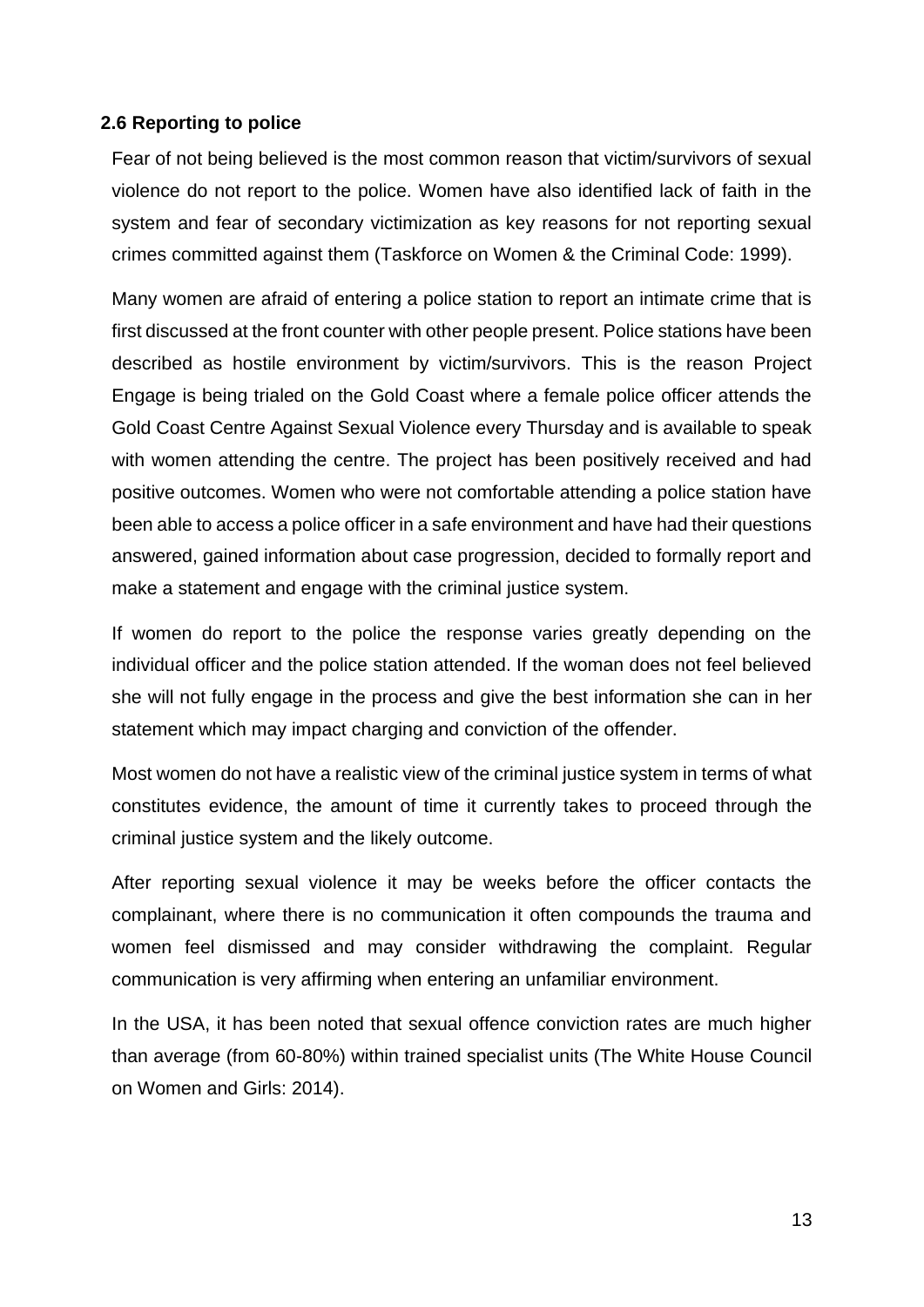## *Recommendation Fourteen*

That the principles of Start by Believing are embedded in the practice of all police officers by engaging with victim/survivors in a trauma informed way from the first point of contact.

## *Recommendation Fifteen*

That police officers convey a realistic outline of the criminal justice system in relation to timing and possible outcomes to complainants without being discouraging.

## *Recommendation Sixteen*

That police officers communicate regularly with complainants not only to inform them of developments but just to touch base and let them know that the case is still open.

## *Recommendation Seventeen*

That trauma informed, specialised sexual violence competency based training in engaging with, interviewing and communicating effectively with complainants is embedded in detective training and is ongoing.

## *Recommendation Eighteen*

That specialist units within QPS are considered for adult sexual violence complainants to operate in the way that CPIU works in relation to child victims

# **2.7 Time delays**

From the time of reporting to police until the matter is committed to trial there is a significant delay, sometimes years after the offence was first reported to police. This time delay leaves what many victim/survivors have described as "a cloud hanging over my head" affecting memory, healing and engagement with the criminal justice process. Some victim/survivors want to withdraw and "try and get on with their lives". These time delays undermine procedural justice.

# *Recommendation Nineteen*

That sexual violence matters are prioritized in the courts and measures to address the lengthy delays in the court process are identified and implemented.

# **2.8 Attrition rates**

One in five sexual assault reports are "unfounded" in Queensland, compared to one in 20 in NSW. Unfounded means police do not believe that a sexual assault occurred.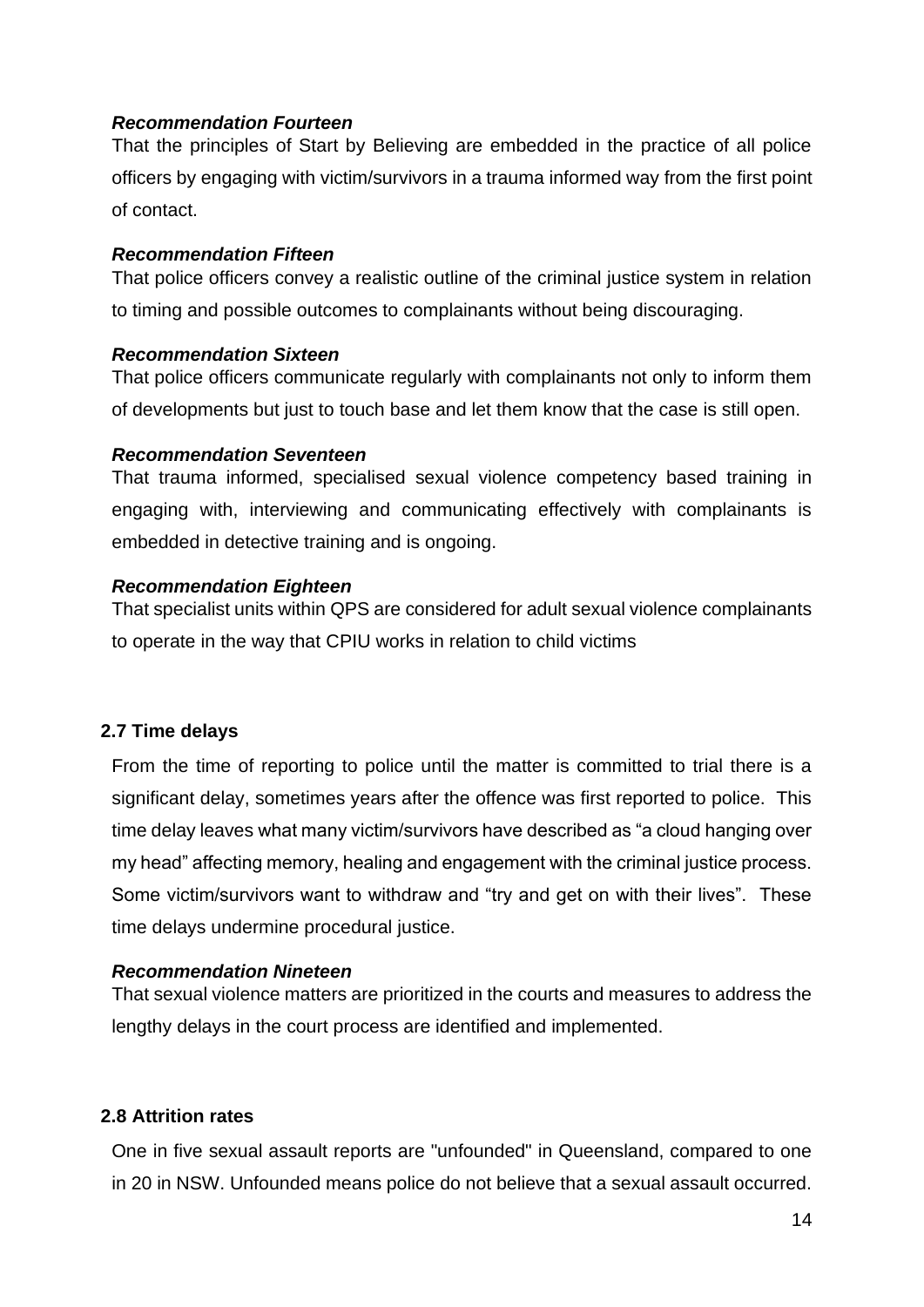In addition, nearly one in three sexual assault reports are withdrawn in Queensland, compared to one in 10 in Tasmania. (ABC, 2020)

Daly and Bouhours (2010: p.565) state "victimisation surveys show that 14 percent of sexual violence victims report the offense to the police. Of these, only 30 percent proceed to prosecution, 20 percent are adjudicated in court, 12.5 percent are convicted of any sexual offence, and 6.5 percent are convicted of the original offence charged."

It would seem that cases fitting rape mythology such as those committed by a stranger and where physical injuries are sustained by the victim/survivor are more likely to proceed and gain conviction. However, there is often a lack of responsiveness by police to vulnerable and marginalized women. Typically women who are marginalized by race, culture, disability, mental illness, and addiction, or those who have been assaulted by an intimate partner, or been drinking prior to the sexual violence, will find that their cases do not proceed.

Stewart (2013) found that overall Queensland experienced a 25% reduction in Adult Sex Offences committed to the District and Supreme Courts comparing 2009/10 to 2012/2013 for "no apparent reason".

The process of attrition is so "overwhelming" (Gans 1997: 28) that one writer has described it as "progressively decriminalis[ing]" sexual offences (Lees 1996: 99).

## *Recommendation Twenty*

That research data providing information about the attrition of sexual violence matters through the criminal justice system from police reporting to court conviction, be published and publicly available annually in Queensland.

#### *Recommendation Twenty One*

That analysis of this research data be undertaken to identify timing, reasons and strategies to address attrition.

## **2.9 Trauma-informed police education and training**

The percentage of time police spend responding to sexual and domestic violence needs to be reflected as an equivalent percentage of their training.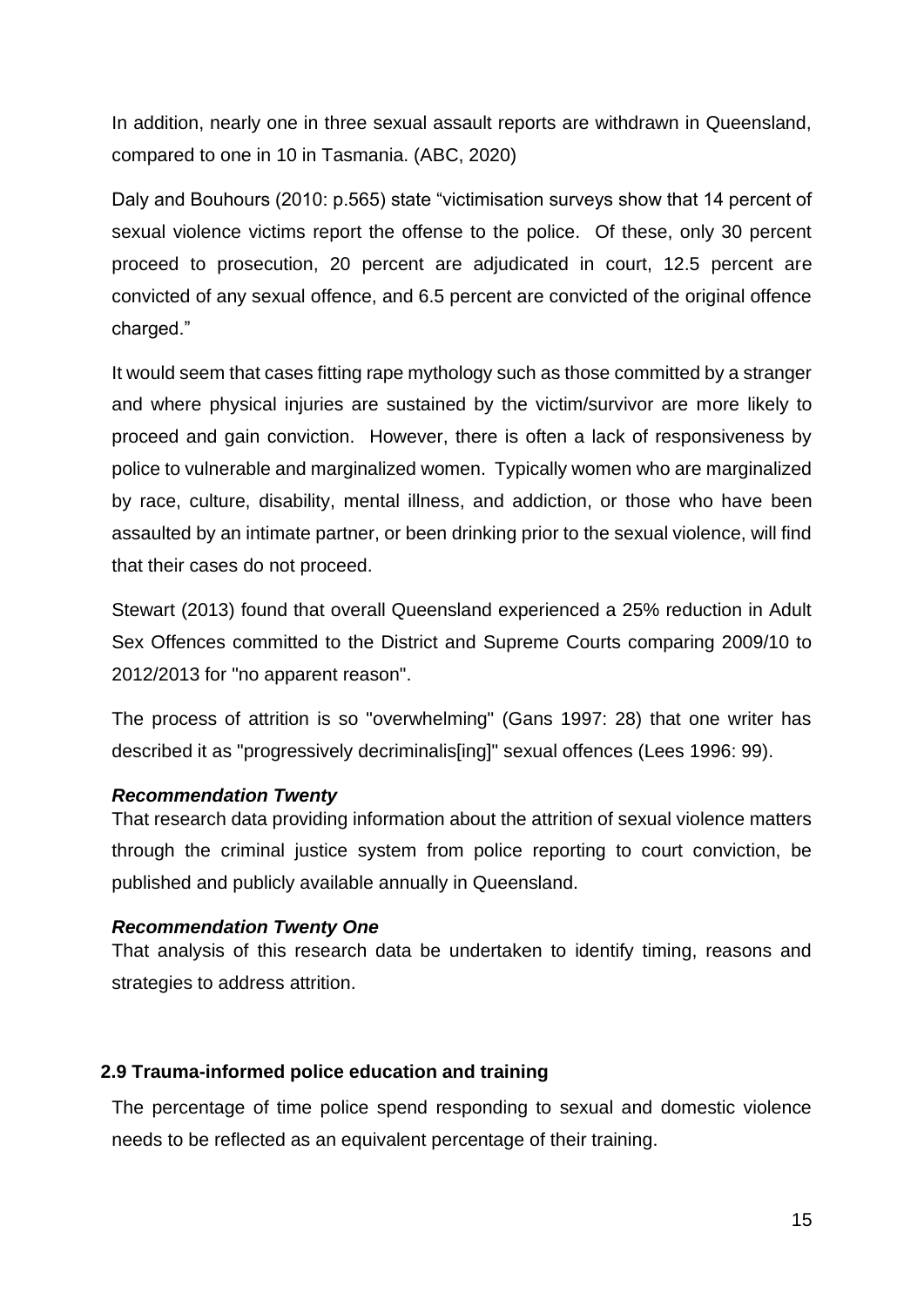That Queensland Police Service needs to move from knowledge based to competency-based training in understanding and responding to sexual violence in all its forms, and this training must include a strong attitudinal component.

Police often rely on the presence of physical violence as a means of informing their decision-making in relation to violence against women (Guthrie, 2018). However, all aspects of sexual violence including the gendered nature, traumatic impact, vulnerable populations, rape mythology and social context must be understood and used to actively inform engagement and investigative skills.

#### *Recommendation Twenty Two*

That competency-based training is developed and delivered in collaboration with specialist sexual violence services to prevent the reinforcing of unconscious bias within the QPS, and that training always include the voices of victim/survivors to ensure that this training is authentically trauma informed and victim centric.

#### **2.10 Medical Forensic examination**

The choice to store forensic material whilst a victim/survivor makes an informed decision about proceeding through the criminal justice system is not available consistently throughout Queensland despite protocols being in place for many years (Queensland Health: 2001). It often still depends on the location and resourcing.

All Queenslanders have a right to access justice and may need to move beyond immediate crisis to process trauma before they have the capacity to give informed consent.

#### *Recommendation Twenty Three*

That all victims-survivors of recent sexual violence in Queensland have access to a full and thorough forensic medical examination irrespective of location or whether they have decided to report to the QPS at the time of presentation.

#### *Recommendation Twenty Four*

That the Clinical Forensic Medicine Unit is resourced to recruit and employ additional medical staff (both nurse examiners and doctors) be to undertake forensics training and provide medicolegal services throughout Queensland.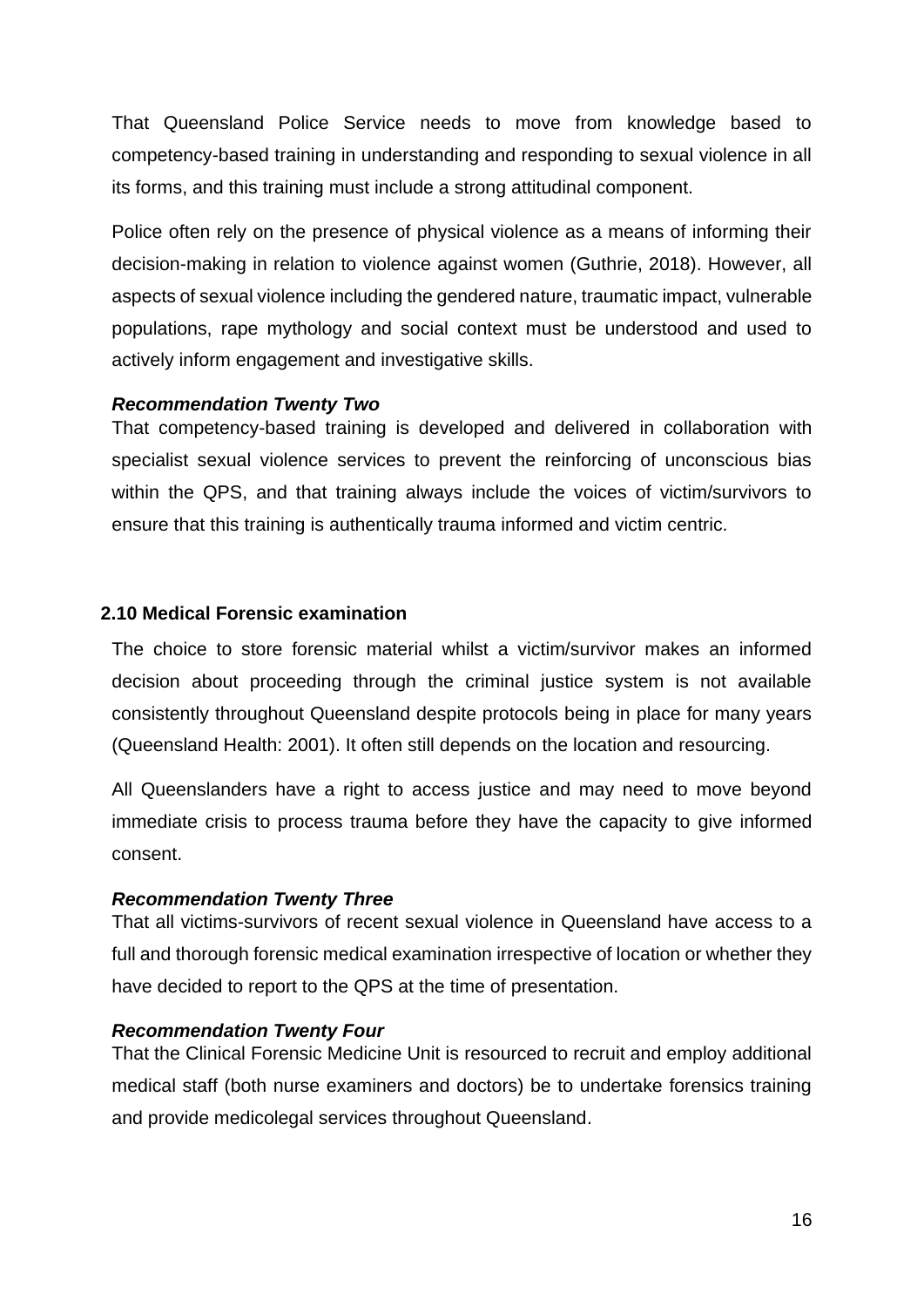# **2.11 The court process**

For most complainants the court is a foreign environment using a foreign language and unknown rules. The complainant is often reluctant to ask family and friends to accompany her as she doesn't want to put them through it, for them to hear the horrific details and she often feels embarrassed and ashamed (Macleod et al: 2012).

At court there can be physical and emotional safety issues where encounters with the offender and his supporters often occur. These encounters are typically outside the entrance to the building, inside in the lifts or hallways and can be particularly intimidating for victim/survivors. An assigned private room and a support person to accompany them can provide some practical assistance and reduce anxiety.

A support worker can liaise with police and ODPP, prepare a complainant for court and introduce techniques to maximise emotional safety, minimise the chances of being overwhelmed, and provide de-briefing.

A well informed, well supported complaint is less likely to want to withdraw from the system. Both police and prosecutions have expressed concern that victims of sexual offences are not sufficiently supported during the prosecution process and that community support services for adult victims were rare. Some police believed that the unavailability of quality support services may contribute to many complainants not seeing the court process through (CMC: 2008).

Support and advocacy should be available as a right not a privilege before, during and after the first point at which the victim/survivor enters the criminal justice system to the end of the process and beyond.

## *Recommendation Twenty Five*

That dedicated funding is allocated to sexual assault services to employ trained sexual violence counsellor/advocates to support the complainant through the criminal justice system and beyond.

## *Recommendation Twenty Six*

That victim legal advocates are funded to provide legal assistance to victim/survivors during the court room experience and particularly during cross examination.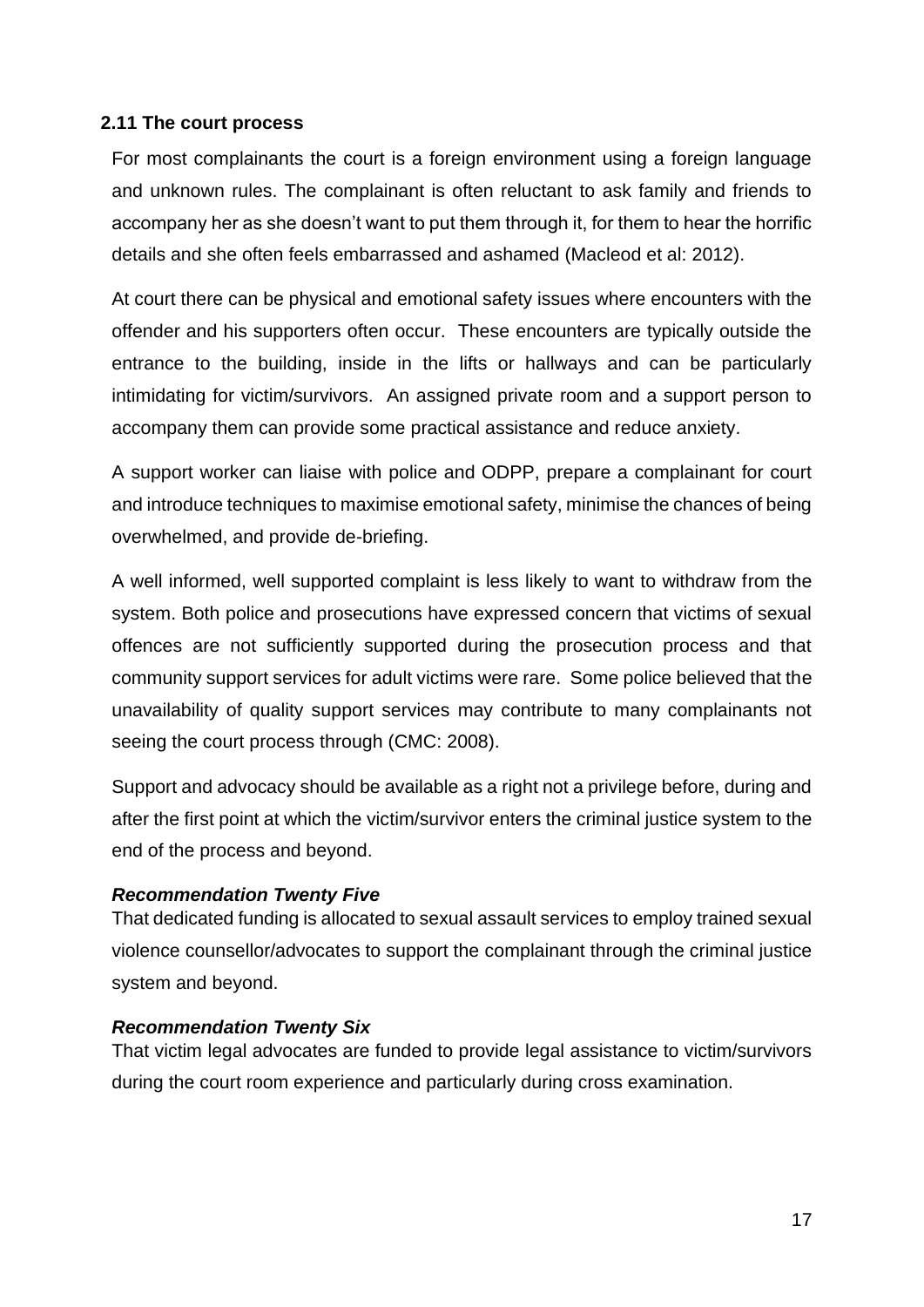# **2.12 Specialist sexual violence courts**

Within Queensland's current criminal justice system there are no funded specialist sexual assault workers nor any dedicated courts and GCCASV has continued to advocate for specialist sexual violence courts for many years.

Overseas, there are well documented, successful models in Canada, South Africa and New Zealand. Research has shown that specialisation was seen to increase the quality of the crown case, achieve higher conviction rates and an increase in reporting (Ursel: 2005).

Legal reform in NSW has resulted in dedicated courts with specialist staff, separate entrances for victims and specially trained prosecutors who ideally handle cases from bail to trial. Sexual assault trials are given listing priority over all other cases and are to be listed within four months of the committal date and no later than six months from the date of committal (Wilkins: 2011).

Victoria has taken a case management approach and specialist sex offence list modelled on examples from Canada and South Africa. Since legislative changes came into effect in Victoria in 2006, there has been a significant increase in the number of sexual offences that are both reported and investigated by police and in those that proceed to trial. There has also been less delay with a more timely resolution of matters (Quinn: 2011)

It is time for Queensland to adapt and adopt evidence based best practice from other jurisdictions.

## *Recommendation Twenty Seven*

That compulsory, ongoing specialist training be provided to dedicated prosecutors, court staff, magistrates and judges on the nature and impact of sexual violence.

## *Recommendation Twenty Eight*

That a specialist, trauma informed, sexual violence court model is established and trialled in Queensland, developed by an independent consultant with extensive expertise in working with victim/survivors of sexual violence. That the Queensland model is developed in consultation with QSAN sexual violence services, survivors and other relevant experts and that an independent evaluation of the pilot is funded from the outset.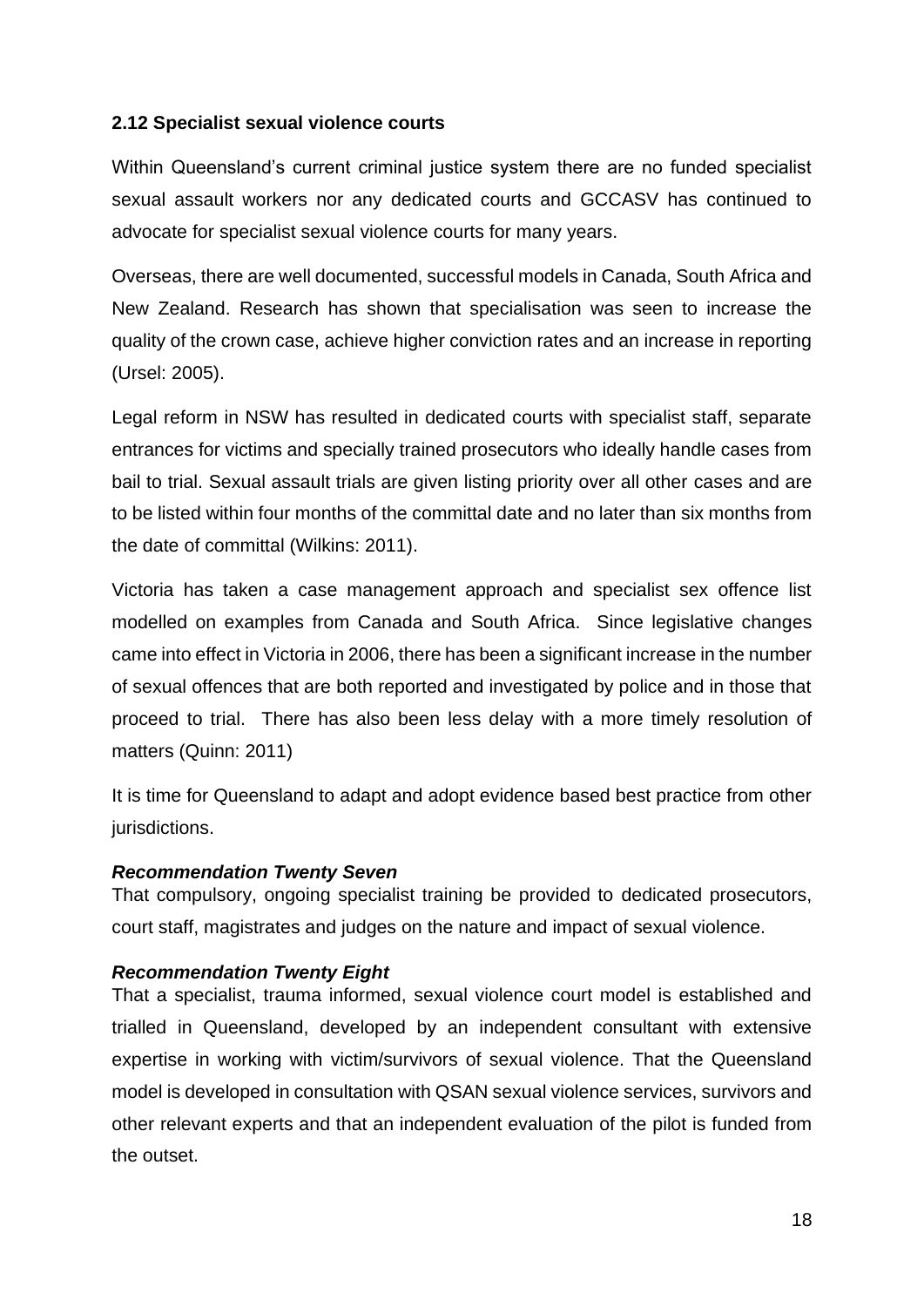#### **2.13 Special witness consideration**

The majority of victim/survivors are fearful of entering the actual courtroom and seeing the offender. To reduce fear of being in the presence of the offender in some jurisdictions there is a presumption that adult complainants in sexual offence matters will be treated as special witnesses and give their evidence via CCTV unless they choose to enter the courtroom. Where this is available it is important to ensure that the Court has the technological equipment available and that it is fully operational (Quinn: 2011).

In NSW, most victim/survivors give evidence by way of CCTV and in Victoria, there is a presumption that the complainant will give evidence by alternative means such as CCTV unless an application is made by the prosecution for them to give evidence in Court.

In Queensland adult victim/survivors are also classed as special witnesses and therefore special measures that can (but not must) be put in place when they give evidence. These special measures include giving remote evidence, having a support person and/or giving evidence behind a screen in court. Victim/survivors most often choose to give remote evidence. However, in Queensland, there is no guarantee that their choice will be honoured as it must be agreed to by defence. The outcome may not be known until the court date which creates even more anxiety for the victim/survivor and may disadvantage them as a witness.

#### *Recommendation Twenty Nine*

That in sexual offense matters safety considerations are routinely given to a separate entrance and a private waiting room for complainants.

#### *Recommendation Thirty*

That in line with other jurisdictions, there be a presumption that adult complainants in sexual offense matters give evidence via CCTV unless it is their informed choice to enter the courtroom.

## **2.14 Low conviction rates**

Daly and Bouhours (2010: p.565) state "victimization surveys show that 14 percent of sexual violence victims report the offence to the police. Of these, only 30 percent proceed to prosecution, 20 percent are adjudicated in court, 12.5 percent are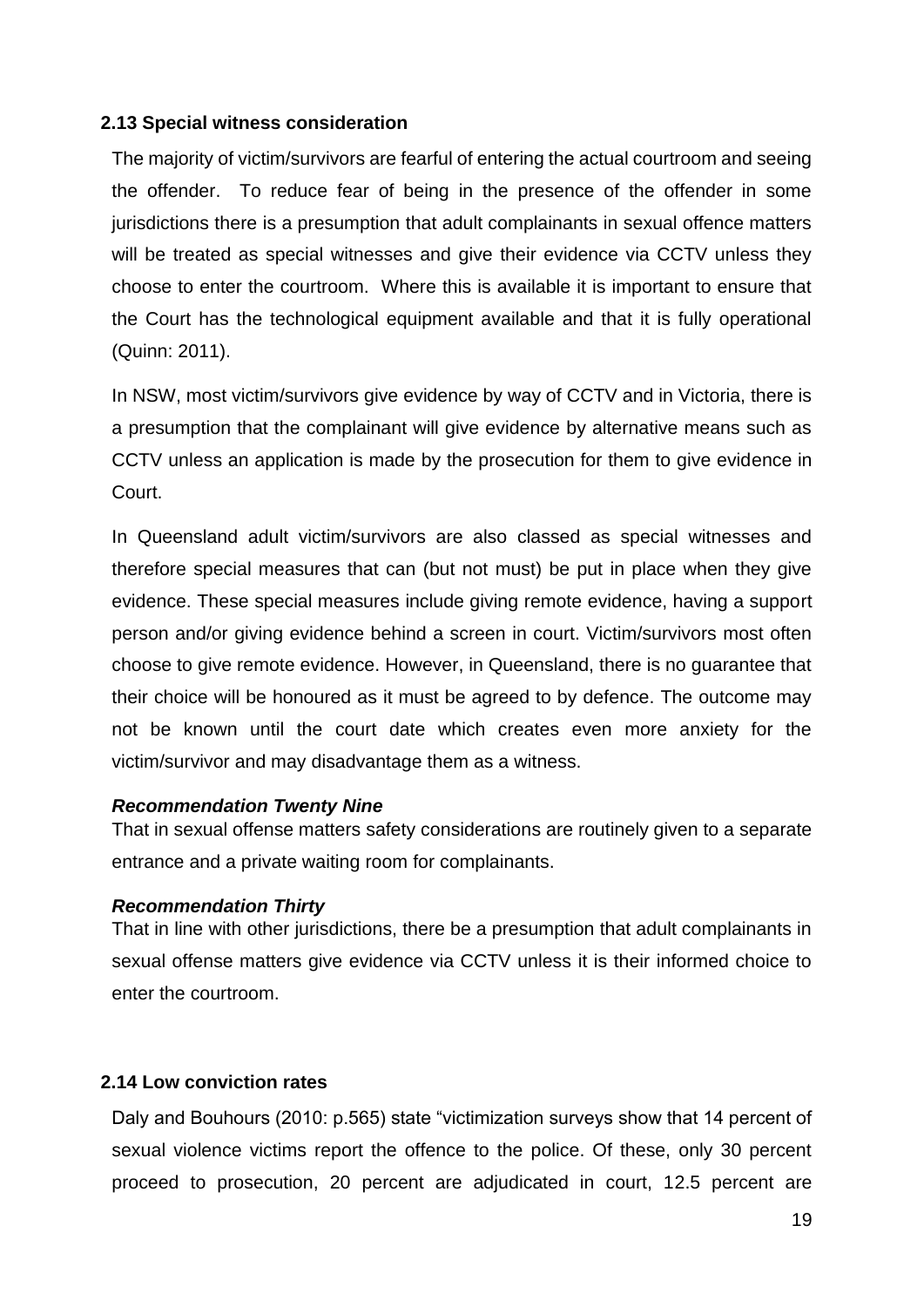convicted of any sexual offense, and 6.5 percent are convicted of the original offense charged."

These poor outcomes are likely to have contributed to a lack of community confidence in the criminal justice system. In the community there is a strong belief that the legal system does not treat victims/survivors well and that there are considerable difficulties in reporting, progressing through the criminal justice system, and obtaining a conviction. Much of this information has been gleaned from the negative experience and poor outcomes reported by victim/survivors.

Many victim/survivors enter the legal process focused on the scenario of a guilty verdict and a custodial sentence for the accused. Therefore when a "not guilty" verdict is returned they are shocked, disappointed and feel disbelieved (Macleod et al: 2012).

# *Recommendation Thirty One*

That research is conducted in relation to conviction rates of sexual violence offences in Queensland.

## **2.15 Affirmative consent and mistake of fact**

Tasmania has had an affirmative consent model and limitation on mistaken belief provisions in law since 2004.

Although Queensland began reviewing consent and mistake of fact three years ago, other jurisdictions have moved forward and already adopted an affirmative consent model. NSW has recently legislated affirmative consent, the Victorian Law Reform Commission and an ACT Government Report have recommended such an approach in the ACT and both the Victorian and ACT Government have agreed to the change and WA is also specifically considering the issue. This means at least all the States and Territories in the eastern seaboard of Australian have or will likely adopt affirmative consent.

QSAN strongly endorses an affirmative consent model. Such an approach is more consistent with community attitudes and modern understandings of women and their engagement in sexual relationships. It is the model that is currently used when educating children and youth on consensual sexual activities in schools.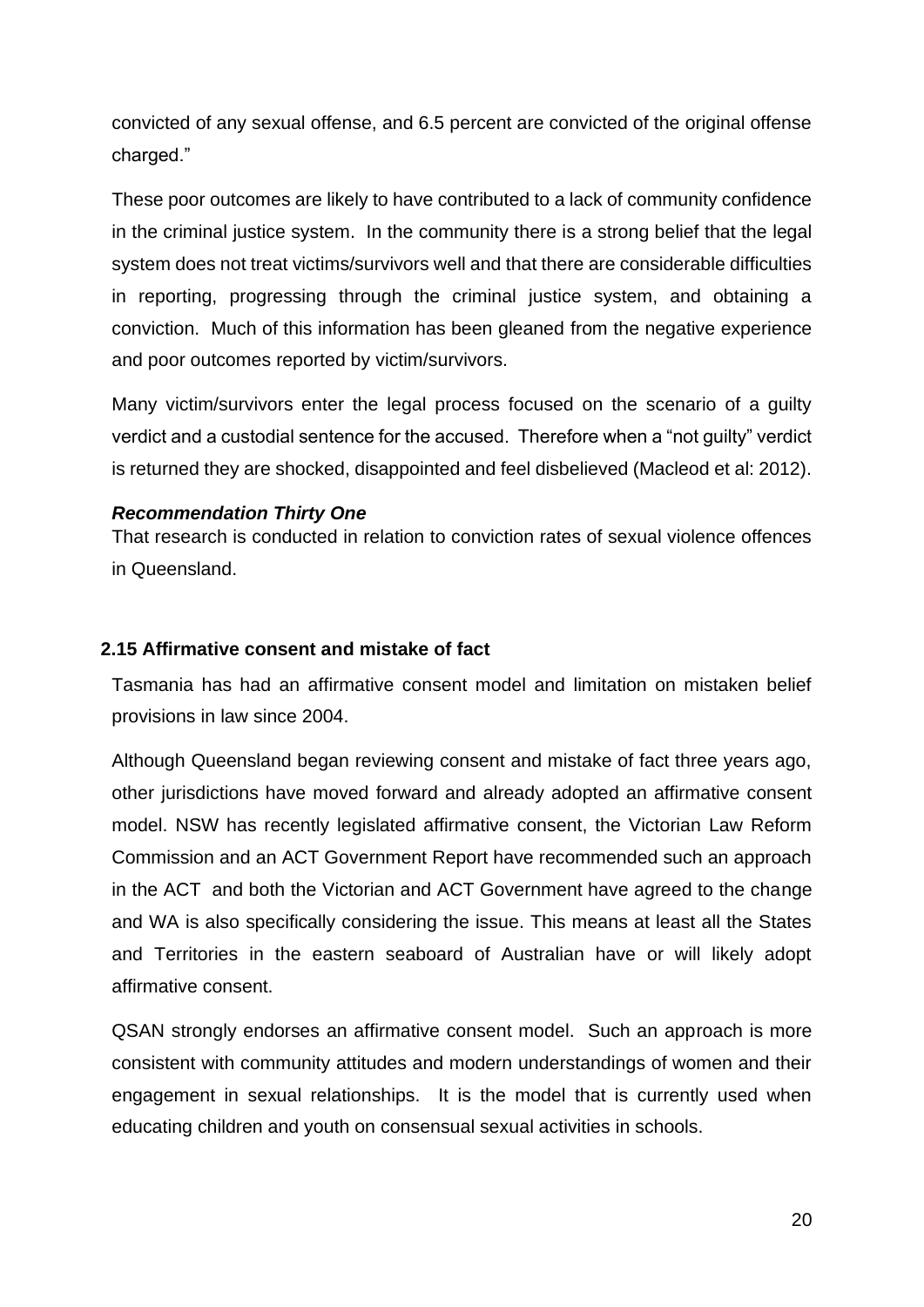## *Recommendation Thirty Two*

That Queensland adopt a strong model of affirmative consent as a matter of urgency and that the definition of consent includes the word "agreement"

## *Recommendation Thirty Three*

That Queensland adopt the Tasmanian legislative model Section 14A Criminal Code Act 1924 for limiting the use of mistaken belief in sexual violence matters and inclusion of the need for reasonable steps.

# **2.16 Stealthing**

Stealthing is the non-consensual removal of a condom during sex which is reportedly committed against one in three women (ABC, 2021). The Australian Capital Territory is the first Australian jurisdiction to criminalise stealthing and GCCASV supports stealthing becoming a criminal offence in Queensland.

## *Recommendation Thirty Four*

That stealthing be introduced as a standalone criminal offence in Queensland.

# **2.17 Counselling notes protect**

When sexual violence counselling notes are subpoenaed, this is experienced as a gross invasion of privacy which has a negative impact on victims and an impact on the sexual violence services that provide counselling.

Queensland was the last Australian jurisdiction to consider the protection of sexual violence counselling communications. Since 1 December 2017, there have been amendments to the Evidence Act, and Criminal Code which have resulted in a *qualified privilege* in Queensland where no guarantee of protection can be provided to victims at the time of counselling.

The fact that notes can still be accessed in certain circumstances is very unsettling and adds to victim/survivor fear and anxiety about the court process.

Tasmania has an *absolute privilege* that provides complete protection and 'peace of mind' for victims. This is a trauma informed and resource neutral approach as lawyers are not required and is GCCASV's preferred approach.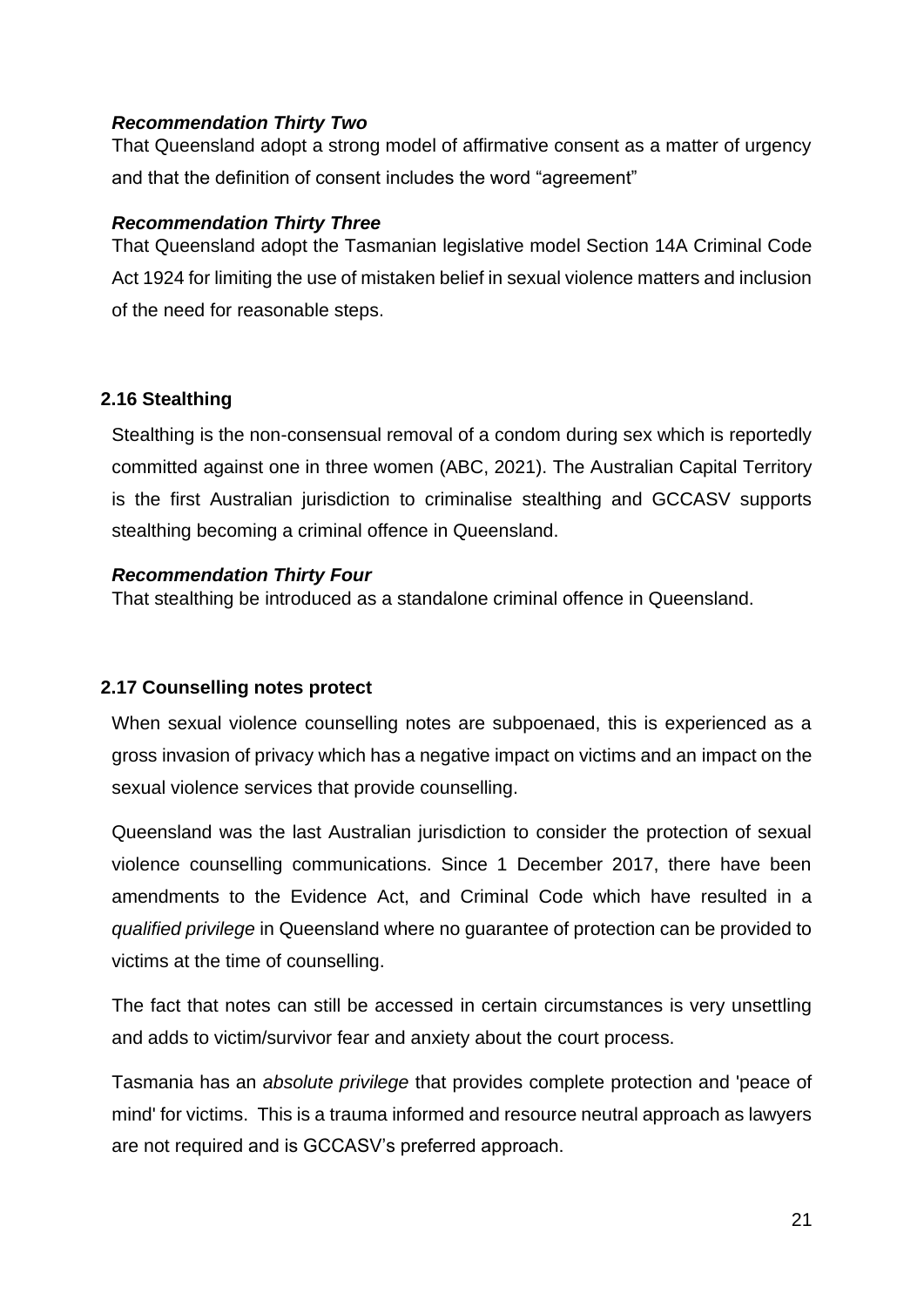## *Recommendation Thirty Five*

That the Queensland government reviews legislation on counselling privilege to increase and protect the privacy of victim/survivors and provide absolute privilege as in Tasmania.

## **2.18 Restricted publication in sexual violence proceedings**

Queensland is the only state where there is a restriction on identifying a defendant charged with a prescribed sexual offence before they are committed for trial or sentence upon that charge unless the court orders otherwise**.** 

## *Recommendation Thirty Six*

That the current timing of restrictions on publishing the name of the defendant in sexual violence proceedings is lifted in line with other Australian jurisdictions.

## **2.19 Coordination and Integration**

Currently throughout Queensland there is a lack of formally funded and resourced models to improve collaboration between victim/survivors, support agencies, forensic medical officers, police and ODPP. Improved cohesion and communication between various participants in the criminal justice system can improve service quality, increase victim/survivor satisfaction and improve outcomes.

The SART (Sexual Assault Response Team) in Townsville provides positive example of best practice and integrated care for a victim/survivor from the time of their first report of sexual violence by providing them clear information to assist informed decision making and respecting their ability to make choices. It delivers an evidence base, regarding victim/survivor satisfaction and outcomes as well as improving working relationships between the police, the specialist sexual violence service, the ODPP and to work together in a trauma informed victim-centred way.

## *Recommendation Thirty Seven*

That the SART (sexual assault response team) model is funded across the state for a 24/7 response for specialist sexual violence workers to provide support to victim/survivors from reporting, through the court process to trial and beyond.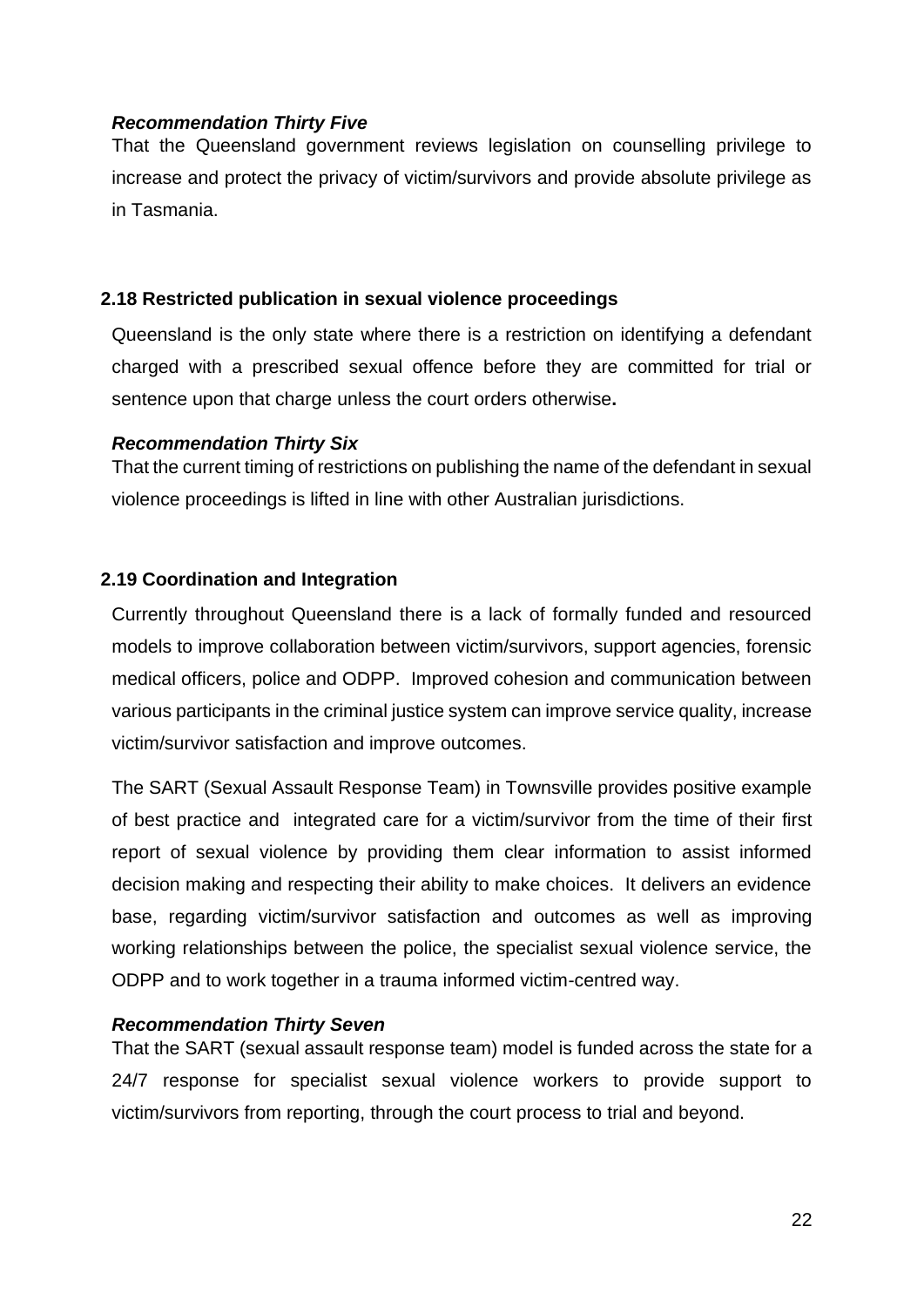#### **2.20 Commissioner for Domestic, Family and Sexual violence**

When things are not working well and women seeking help want to complain about inappropriate responses, or lack of response by NGOs, police or health they currently have to raise issues with every individual organisation or agency. There is no central body providing oversight or management of complaints so currently it is up to the traumatised victim/survivors to negotiate with multiple individuals and systems. To streamline issues and complaints we believe a role such as a Domestic, Family and Sexual Violence Commissioner, similar to the UK model, would be invaluable as a central touch point. The Commissioner could be an independent voice for victim/survivors and provide support and early intervention when system responses fail - which could potentially save lives. The Queensland Domestic and Family Violence Death Review and Advisory Board Annual Report (2018) stated that murdered women had on average 28 contacts with numerous agencies prior to the homicides, indicating that these deaths were predictable and preventable.

#### *Recommendation Thirty Eight*

That the Queensland government establish a new position of Commissioner for domestic, family and sexual violence as an independent touchpoint for systemic issues and voice for victim/survivors.

## **2.21 Bail**

Watch house bail and uninformed bail decisions made by the court have lead to serious harm and death of victim/survivors.

Thorough assessment of the unacceptable risk that the offender would commit an offence; endanger another person's safety or welfare; or interfere with witnesses or the course of justice is required.

#### *Recommendation Thirty Nine*

That the Bail Act be amended to a presumption against Bail for a sexual violence offender. Before bail is granted, a mandatory risk assessment should be conducted and then an informed decision can be made by the court on the evidence provided.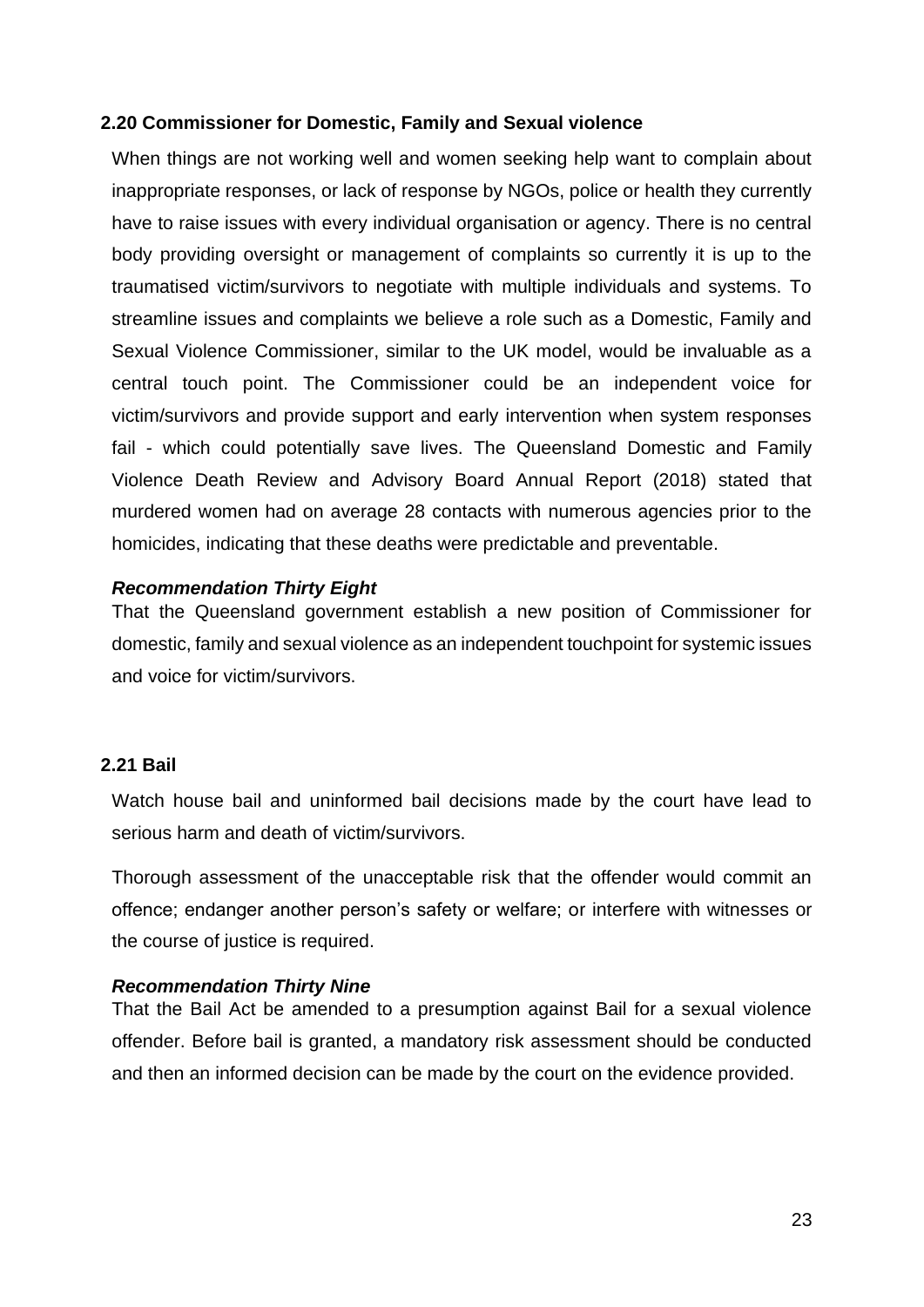## **2.22 Lack of safe accommodation for rape victims**

There are no specific crisis, transitional and long term housing options for sexual assault victim/survivors needing safe accommodation when they have been assaulted by their boyfriend, other male friend, flat mate, neighbour etc

They may feel very unsafe in their home but do not automatically fit the criteria for women's refuge which is reserved for those escaping domestic violence.

## *Recommendation Forty*

That specific, crisis, transitional and long term housing options are urgently funded and developed for victim/survivors of sexual violence.

## **2.23 Intimate Partner Sexual Violence (IPSV)**

Intimate Partner Sexual Violence is sexual violence occurring in a broad range of intimate relationships including married, unmarried, dating, heterosexual and same sex relationships. It includes any form of unwanted sexual activity with a current or former partner that is without consent or due to force, intimidation or threat (direct or implied) (Winters, 2008).

IPSV is invisiblized through the persistence of rape mythology and society's reluctance to acknowledge the issue. However, IPSV is one of the most common forms of sexual violence, has a long lasting traumatic impact on victim/survivors and is a high risk factor for domestic homicide with a physically abused women also subjected to forced sex being over seven times more likely to be killed (Campbell, 2003)

## *Recommendation Forty One*

That specialist IPSV training is conducted for police, judiciary and all HRT members on how to recognize and respond to IPSV including the impacts of IPSV, implications for risk assessment and safety planning, handling and facilitating disclosures of IPSV.

#### *Recommendation Forty Two*

That the topic of IPSV is explored in all Men's Behaviour Change Programs.

## *Recommendation Forty Three*

That Queensland police undertake training to recognize and respond to sexual violence in intimate relationships and furthermore that both civil and criminal action is taken where sexual violence is disclosed.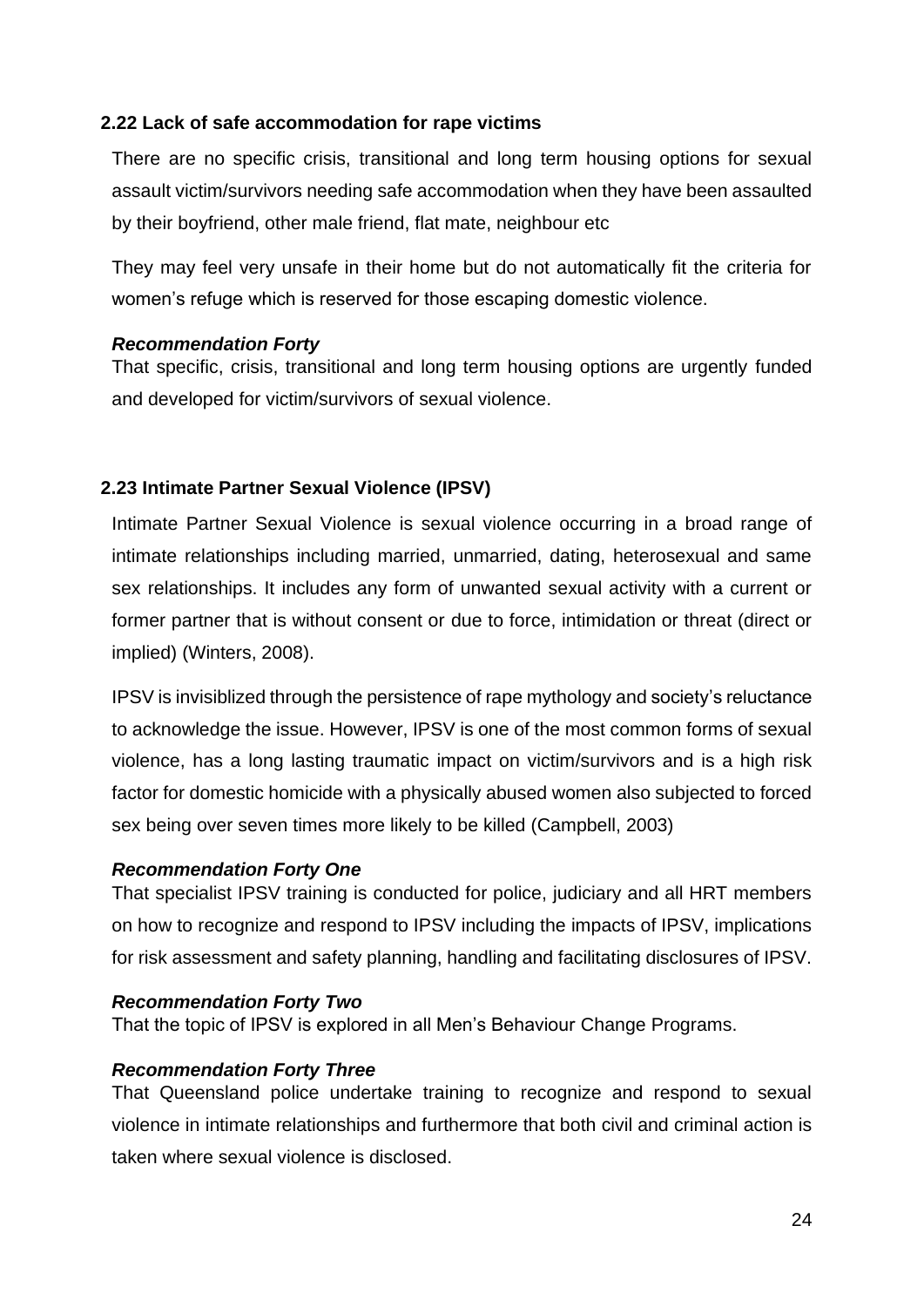## **2.24 Elder sexual abuse**

Elder sexual abuse includes the coercing of an older person through force, trickery, threats, or other means into unwanted sexual activity and sexual contact with elders who are unable to give informed consent.

Elder sexual abuse is almost invisible being the least reported and substantiated form of elder abuse. However, reports of this crime are increasing with 1488 assaults reported by aged-care providers in 2011. Serious physical assaults made up 80 per cent of complaints, 19 per cent were sexual assaults and 1 per cent were both (Medew: 2011).

The Royal Commission into Aged Care Quality and Safety (2020) estimated the number of incidents of unlawful sexual contact in Australian Aged Care was an average of 50 per week.

With an ageing population, awareness raising of this dimension of elder abuse is important for community members and it is essential that police and prosecutors undertake training in this emerging area.

In Queensland we must break the silence and name this behaviour to enable older victim/survivors to speak out and resource workers to recognize and respond to this crime.

## *Recommendation Forty Four*

That Queensland conduct a funded and resourced public awareness campaign specifically on elder sexual abuse.

# *Recommendation Forty Five*

That sexual and domestic violence, aged care, health and welfare workers undertake training to understand, recognize and respond to sexual violence in the context of elder abuse.

## *Recommendation Forty Six*

That Queensland police undertake training to understand, recognize and respond to sexual violence in the context of elder abuse.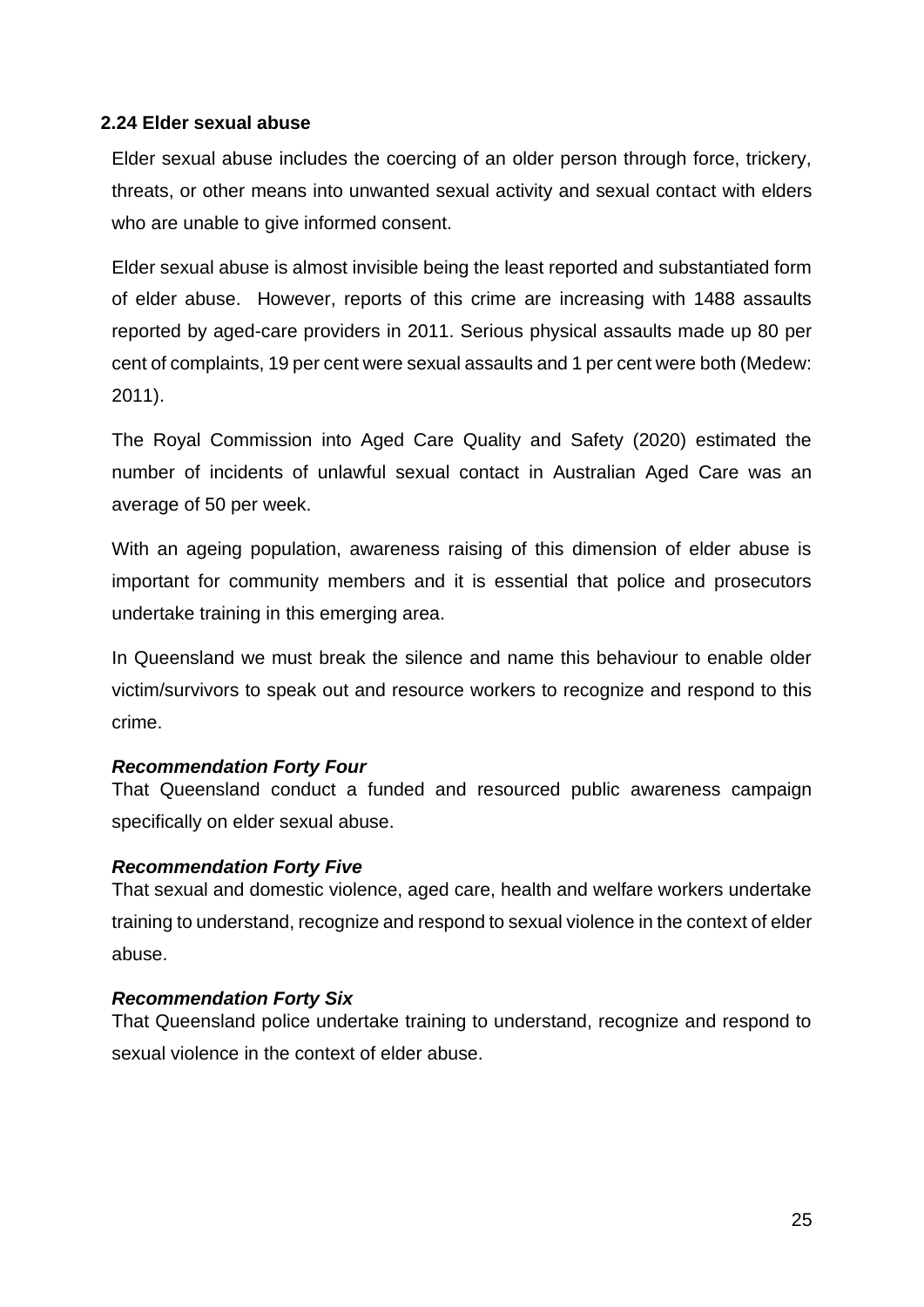## **2.25 Interpreters**

Sexual violence services are not routinely able to access free interpreters, creating barriers for CALD women. Entering the criminal justice system, if English is not the complainant's first language, she will need to request an interpreter as access to an interpreter is not an automatic right for a complainant whereas it is for the accused.

Most complainants from culturally and linguistically diverse (CALD) backgrounds are not afforded an interpreter when reporting to the police. Sometimes a sworn police officer with a basic knowledge of the language is used. Sometimes the Telephone Interpreter service is used.

Over the course of time the complainant may have numerous people translate for her. This becomes problematic as the chances of different English words being used by the different interpreters increases and this can be perceived by the court as inconsistencies in the victim's account.

## *Recommendation Fourty Seven*

That access to a free qualified interpreter is available when a victim/survivor whose first language is not English accesses support services.

## *Recommendation Forty Eight*

That access to a free qualified interpreter is available when a victim/survivor whose first language is not English is reporting a sexual crime to the police and where possible to retain the same interpreter throughout the criminal justice process.

## **2.26 Mental Health - in patient mental health wards**

It is of grave concern that female patients are sexually assaulted whilst in hospital within a mental health system that is meant to protect and care for them.

The UK has a strict gender segregation police and Victoria is allocating women only safe spaces in their current psychiatric wards. It's time that Queensland looked at increasing the physical and sexual safety of female inpatients by modifying existing units and designing safe, segregated new units.

#### *Recommendation Forty Nine*

That gender segregation in in-patient mental health wards is recognised and implemented as safe practice for women.